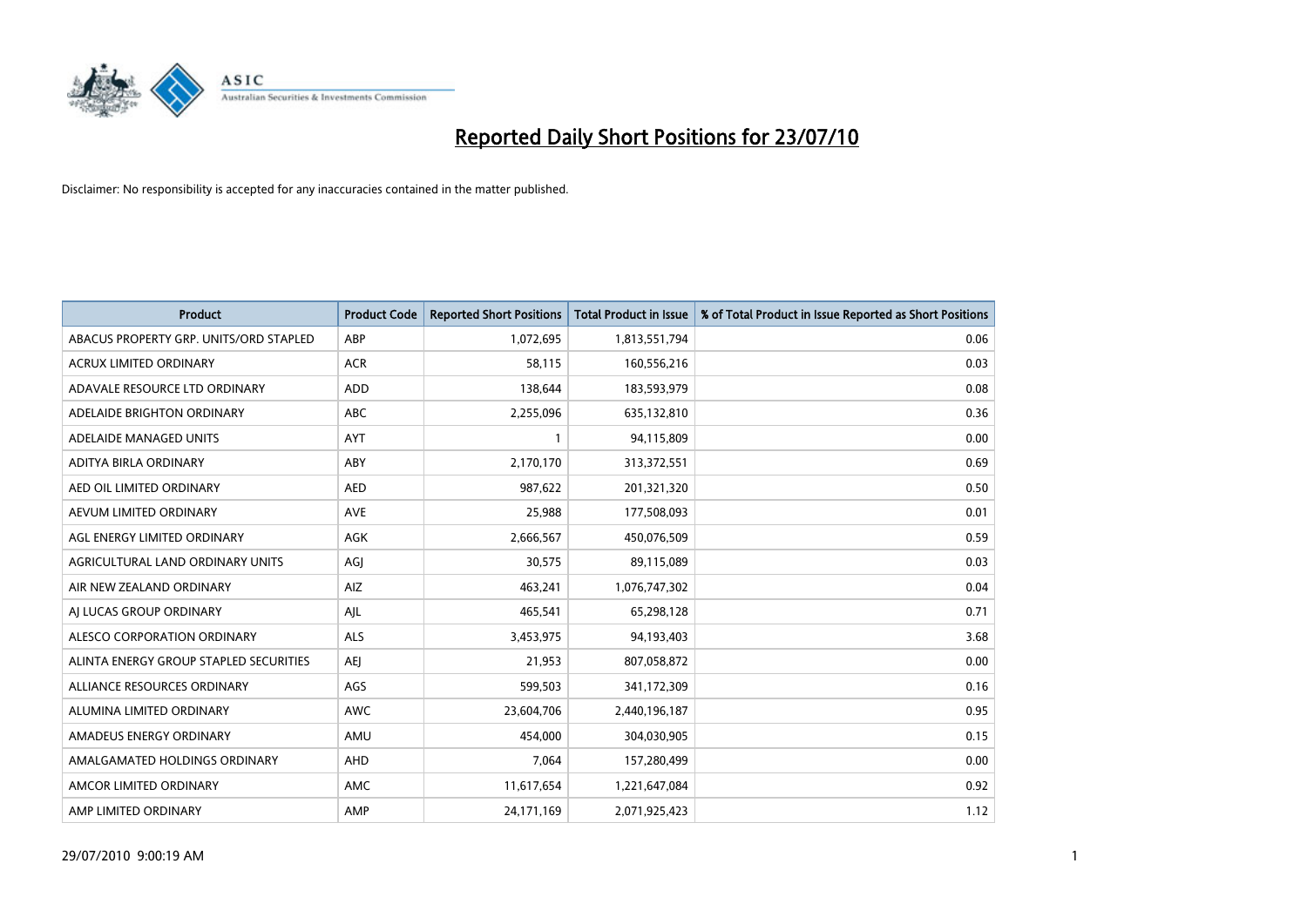

| <b>Product</b>                          | <b>Product Code</b> | <b>Reported Short Positions</b> | <b>Total Product in Issue</b> | % of Total Product in Issue Reported as Short Positions |
|-----------------------------------------|---------------------|---------------------------------|-------------------------------|---------------------------------------------------------|
| ANDEAN RESOURCES LTD ORDINARY           | <b>AND</b>          | 76.441                          | 471,382,867                   | 0.01                                                    |
| ANSELL LIMITED ORDINARY                 | <b>ANN</b>          | 2,279,002                       | 131,577,652                   | 1.72                                                    |
| ANZ BANKING GRP LTD ORDINARY            | ANZ                 | 5,894,322                       | 2,559,171,046                 | 0.19                                                    |
| APA GROUP STAPLED SECURITIES            | <b>APA</b>          | 4,188,918                       | 542,318,629                   | 0.77                                                    |
| APEX MINERALS NL ORDINARY               | <b>AXM</b>          | 885,146                         | 3,317,819,909                 | 0.03                                                    |
| APN EUROPEAN RETAIL UNITS STAPLED SEC.  | <b>AEZ</b>          | 11,832                          | 544,910,660                   | 0.00                                                    |
| APN NEWS & MEDIA ORDINARY               | <b>APN</b>          | 11,589,776                      | 598,823,853                   | 1.94                                                    |
| APOLLO GAS LIMITED ORDINARY             | <b>AZO</b>          | 71.180                          | 83,488,660                    | 0.09                                                    |
| AQUARIUS PLATINUM. ORDINARY             | <b>AOP</b>          | 4,228,123                       | 463,070,936                   | 0.92                                                    |
| AQUILA RESOURCES ORDINARY               | <b>AQA</b>          | 1,289,915                       | 322,273,136                   | 0.39                                                    |
| ARAFURA RESOURCE LTD ORDINARY           | <b>ARU</b>          | 11,939                          | 290,640,342                   | 0.00                                                    |
| ARDENT LEISURE GROUP STAPLED SECURITIES | AAD                 | 41,810                          | 309,109,468                   | 0.02                                                    |
| ARISTOCRAT LEISURE ORDINARY             | <b>ALL</b>          | 17,259,740                      | 533,379,348                   | 3.22                                                    |
| <b>ARROW ENERGY ORDINARY</b>            | <b>AOE</b>          | 593,747                         | 734,120,686                   | 0.08                                                    |
| ASCIANO GROUP STAPLED SECURITIES        | <b>AIO</b>          | 28,801,660                      | 2,926,103,883                 | 0.95                                                    |
| ASG GROUP LIMITED ORDINARY              | <b>ASZ</b>          | 37,398                          | 151,836,046                   | 0.02                                                    |
| ASPEN GROUP ORD/UNITS STAPLED           | <b>APZ</b>          | 470,442                         | 579,980,076                   | 0.07                                                    |
| ASTRO JAP PROP GROUP STAPLED SECURITIES | AJA                 | 42,213                          | 508,212,161                   | 0.01                                                    |
| ASX LIMITED ORDINARY                    | ASX                 | 2,627,247                       | 173,576,316                   | 1.50                                                    |
| ATLAS IRON LIMITED ORDINARY             | <b>AGO</b>          | 15,293,658                      | 473,773,816                   | 3.21                                                    |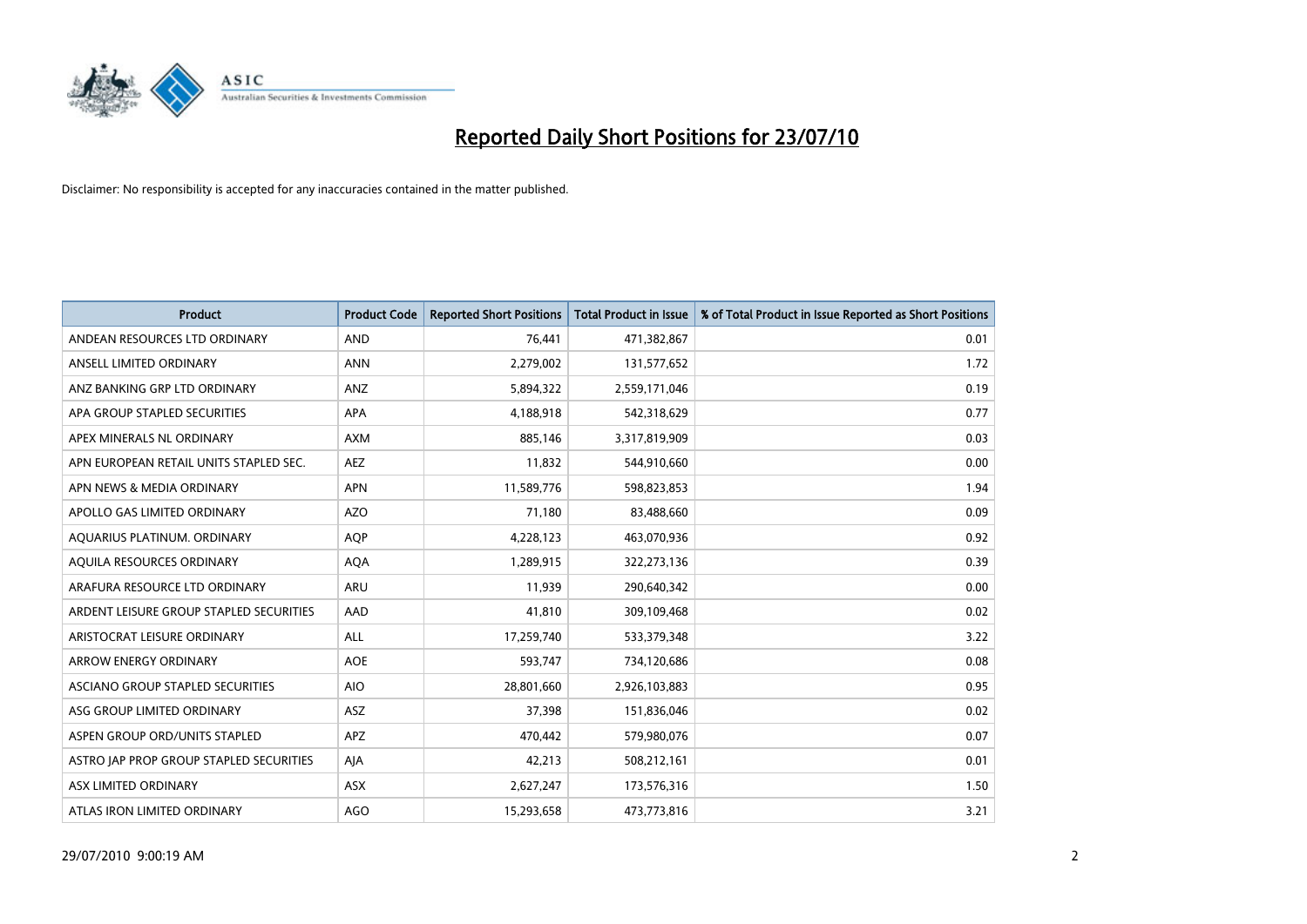

| <b>Product</b>                       | <b>Product Code</b> | <b>Reported Short Positions</b> | <b>Total Product in Issue</b> | % of Total Product in Issue Reported as Short Positions |
|--------------------------------------|---------------------|---------------------------------|-------------------------------|---------------------------------------------------------|
| AUCKLAND INTERNATION ORDINARY        | <b>AIA</b>          | 54                              | 1,310,392,831                 | 0.00                                                    |
| AURORA OIL & GAS ORDINARY            | <b>AUT</b>          | 503,301                         | 253,683,676                   | 0.20                                                    |
| AUROX RESOURCES ORDINARY             | <b>AXO</b>          | $\overline{2}$                  | 196,044,413                   | 0.00                                                    |
| AUSDRILL LIMITED ORDINARY            | <b>ASL</b>          | 110,333                         | 254,290,140                   | 0.04                                                    |
| AUSENCO LIMITED ORDINARY             | <b>AAX</b>          | 3,386,296                       | 122,427,576                   | 2.75                                                    |
| AUSTAL LIMITED ORDINARY              | ASB                 | 263,892                         | 188,069,638                   | 0.13                                                    |
| <b>AUSTAR UNITED ORDINARY</b>        | <b>AUN</b>          | 12,469,746                      | 1,260,030,198                 | 0.99                                                    |
| AUSTBROKERS HOLDINGS ORDINARY        | <b>AUB</b>          | $\overline{2}$                  | 52,653,687                    | 0.00                                                    |
| AUSTIN ENGINEERING ORDINARY          | <b>ANG</b>          | 9,457                           | 69,414,403                    | 0.01                                                    |
| AUSTRALAND PROPERTY STAPLED SECURITY | <b>ALZ</b>          | 451,433                         | 576,837,197                   | 0.07                                                    |
| AUSTRALIAN AGRICULT, ORDINARY        | AAC                 | 4,690,595                       | 264,264,459                   | 1.75                                                    |
| <b>AUSTRALIAN EDUCATION UNITS</b>    | <b>AEU</b>          | 625,000                         | 134,973,383                   | 0.46                                                    |
| AUSTRALIAN INFRASTR, UNITS/ORDINARY  | <b>AIX</b>          | 441,772                         | 620,733,944                   | 0.06                                                    |
| AUSTRALIAN MINES LTD ORDINARY        | <b>AUZ</b>          | 1,400,000                       | 6,981,662,168                 | 0.02                                                    |
| AUSTRALIAN PHARM, ORDINARY           | API                 | 498,163                         | 488,115,883                   | 0.10                                                    |
| AUTOMOTIVE HOLDINGS ORDINARY         | <b>AHE</b>          | 44,554                          | 225,731,300                   | 0.02                                                    |
| AVEXA LIMITED ORDINARY               | <b>AVX</b>          | 243,657                         | 847,688,779                   | 0.03                                                    |
| AVOCA RESOURCES ORDINARY             | <b>AVO</b>          | 11,726,379                      | 290,592,011                   | 4.03                                                    |
| AWB LIMITED ORDINARY                 | AWB                 | 10,403,036                      | 817,304,356                   | 1.27                                                    |
| AWE LIMITED ORDINARY                 | <b>AWE</b>          | 313,322                         | 521,871,941                   | 0.05                                                    |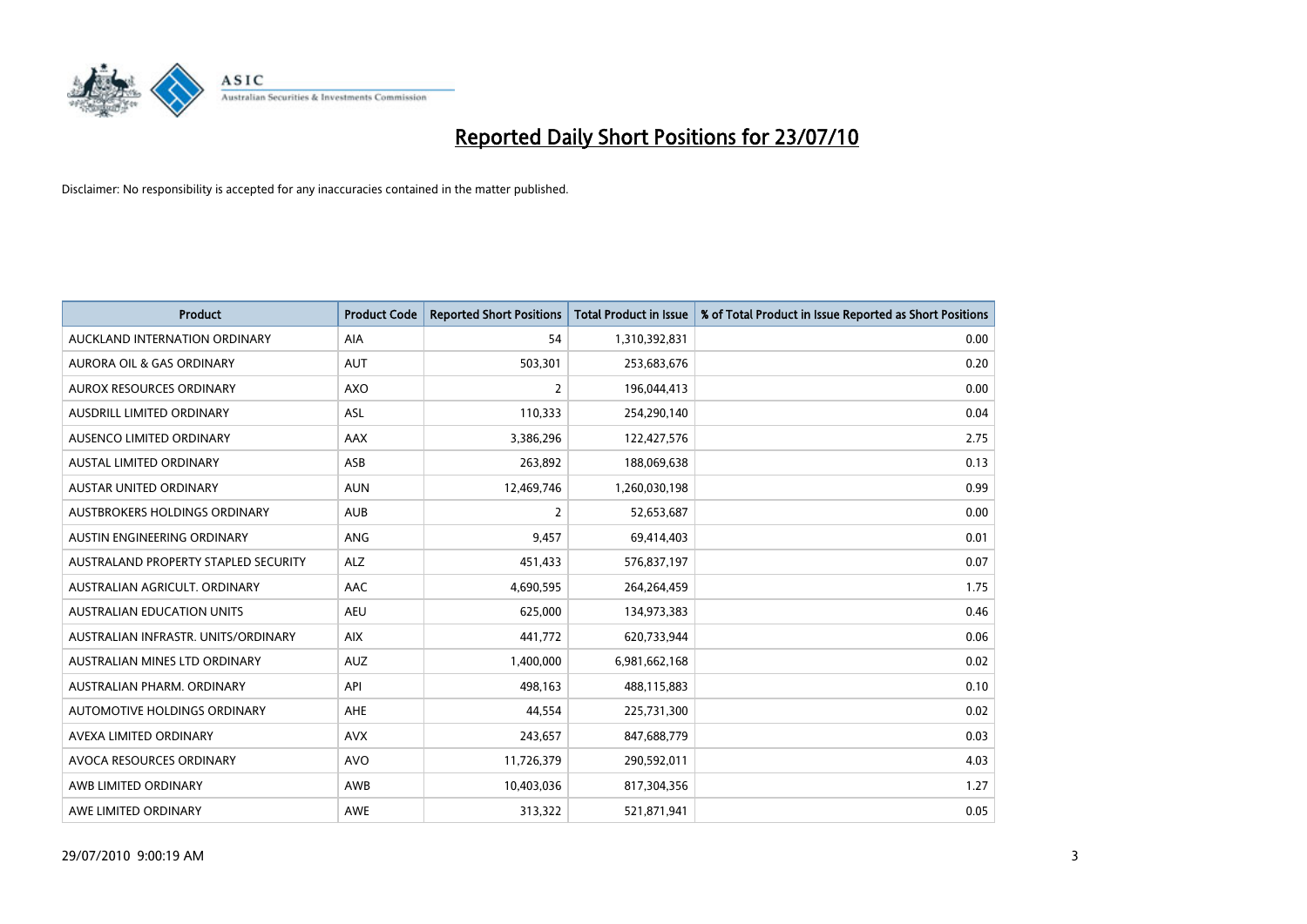

| <b>Product</b>                       | <b>Product Code</b> | <b>Reported Short Positions</b> | <b>Total Product in Issue</b> | % of Total Product in Issue Reported as Short Positions |
|--------------------------------------|---------------------|---------------------------------|-------------------------------|---------------------------------------------------------|
| AXA ASIA PACIFIC ORDINARY            | <b>AXA</b>          | 349,217                         | 2,067,095,545                 | 0.00                                                    |
| BANK OF QUEENSLAND. ORDINARY         | <b>BOO</b>          | 434,528                         | 215,681,127                   | 0.21                                                    |
| <b>BANNERMAN RESOURCES ORDINARY</b>  | <b>BMN</b>          | 308,074                         | 201,710,934                   | 0.15                                                    |
| <b>BASS STRAIT OIL CO ORDINARY</b>   | <b>BAS</b>          | 1,482                           | 291,030,250                   | 0.00                                                    |
| <b>BATAVIA MINING ORDINARY</b>       | <b>BTV</b>          | 2,500                           | 153,032,145                   | 0.00                                                    |
| <b>BAUXITE RESOURCE LTD ORDINARY</b> | <b>BAU</b>          | 44,797                          | 234,379,896                   | 0.02                                                    |
| BEACH ENERGY LIMITED ORDINARY        | <b>BPT</b>          | 3,021,855                       | 1,092,548,972                 | 0.28                                                    |
| BENDIGO AND ADELAIDE ORDINARY        | <b>BEN</b>          | 2,327,023                       | 354,475,517                   | 0.65                                                    |
| BENDIGO MINING LTD ORDINARY          | <b>BDG</b>          | 1,248,392                       | 509,712,735                   | 0.24                                                    |
| BERKELEY RESOURCES ORDINARY          | <b>BKY</b>          | 5,069                           | 136,090,319                   | 0.00                                                    |
| <b>BHP BILLITON LIMITED ORDINARY</b> | <b>BHP</b>          | 36,525,310                      | 3,356,081,497                 | 1.05                                                    |
| <b>BILLABONG ORDINARY</b>            | <b>BBG</b>          | 6,276,983                       | 253,122,552                   | 2.48                                                    |
| <b>BIOTA HOLDINGS ORDINARY</b>       | <b>BTA</b>          | 1,424,727                       | 179,244,153                   | 0.79                                                    |
| <b>BISALLOY STEEL ORDINARY</b>       | <b>BIS</b>          | 84,480                          | 216,455,965                   | 0.04                                                    |
| BKI INVESTMENT LTD ORDINARY          | BKI                 | 508                             | 418,566,158                   | 0.00                                                    |
| <b>BLACKTHORN RESOURCES ORDINARY</b> | <b>BTR</b>          | 35,848                          | 106,885,300                   | 0.03                                                    |
| <b>BLUESCOPE STEEL LTD ORDINARY</b>  | <b>BSL</b>          | 14,886,471                      | 1,823,322,017                 | 0.80                                                    |
| <b>BOART LONGYEAR ORDINARY</b>       | <b>BLY</b>          | 2,957,900                       | 461,163,412                   | 0.64                                                    |
| <b>BOOM LOGISTICS ORDINARY</b>       | <b>BOL</b>          | 353,021                         | 460,795,156                   | 0.07                                                    |
| BORAL LIMITED, ORDINARY              | <b>BLD</b>          | 23,980,964                      | 667,285,171                   | 3.56                                                    |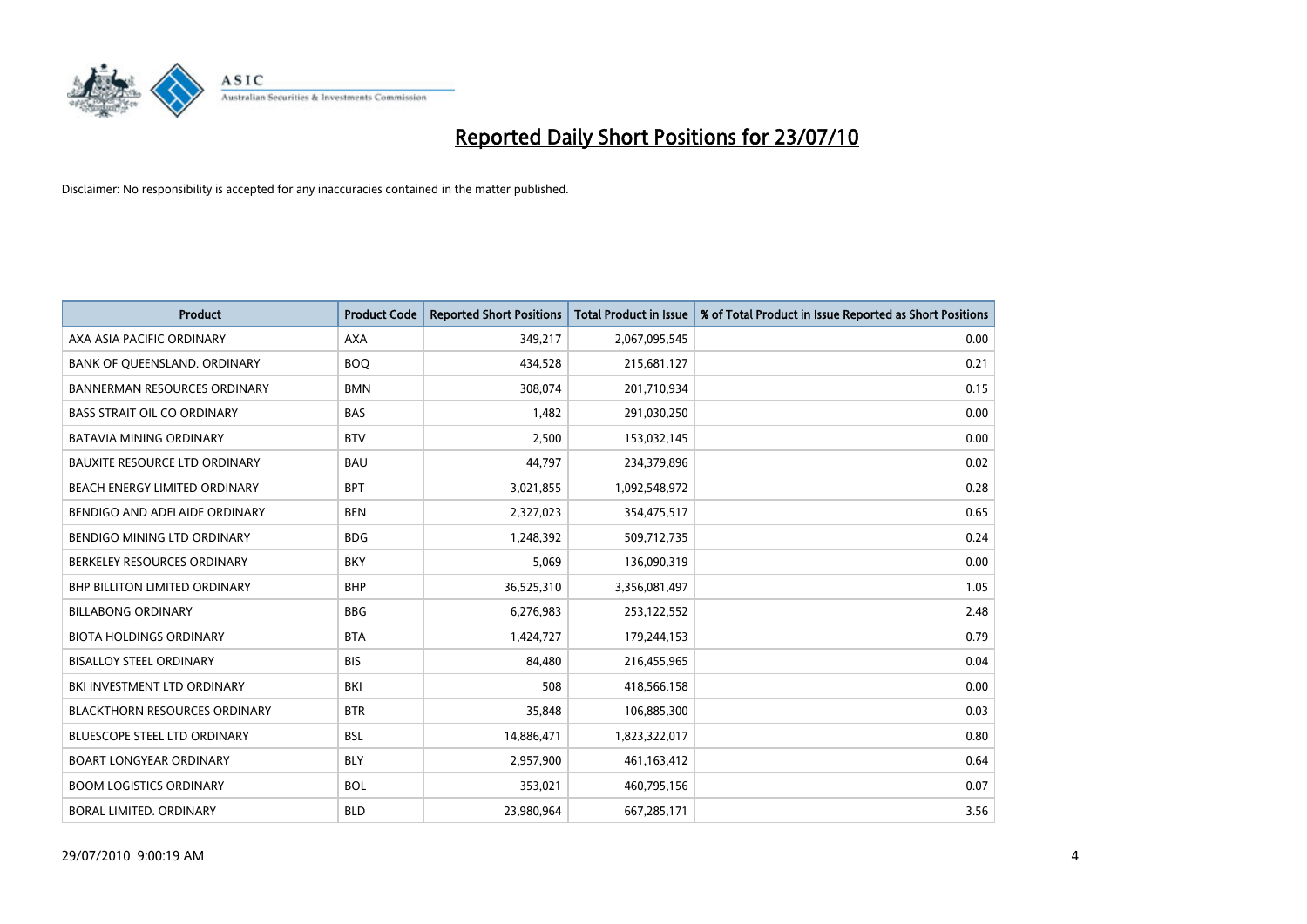

| <b>Product</b>                           | <b>Product Code</b> | <b>Reported Short Positions</b> | Total Product in Issue | % of Total Product in Issue Reported as Short Positions |
|------------------------------------------|---------------------|---------------------------------|------------------------|---------------------------------------------------------|
| BOTSWANA METALS LTD ORDINARY             | <b>BML</b>          | 7,000                           | 106,087,760            | 0.01                                                    |
| <b>BOW ENERGY LIMITED ORDINARY</b>       | <b>BOW</b>          | 3,291,981                       | 280,607,187            | 1.17                                                    |
| <b>BRADKEN LIMITED ORDINARY</b>          | <b>BKN</b>          | 646,570                         | 138,747,494            | 0.46                                                    |
| <b>BRAMBLES LIMITED ORDINARY</b>         | <b>BXB</b>          | 9,829,553                       | 1,422,229,707          | 0.66                                                    |
| <b>BRAVURA SOLUTIONS ORDINARY</b>        | <b>BVA</b>          | 1,252,779                       | 648,127,461            | 0.19                                                    |
| <b>BREVILLE GROUP LTD ORDINARY</b>       | <b>BRG</b>          | 2,740                           | 129,515,322            | 0.00                                                    |
| <b>BRICKWORKS LIMITED ORDINARY</b>       | <b>BKW</b>          | 9,300                           | 147,235,904            | 0.01                                                    |
| BROCKMAN RESOURCES ORDINARY              | <b>BRM</b>          | 198,132                         | 141,488,151            | 0.12                                                    |
| BT INVESTMENT MNGMNT ORDINARY            | <b>BTT</b>          | 558,250                         | 160,000,000            | 0.35                                                    |
| <b>BUNNINGS WAREHOUSE ORDINARY UNITS</b> | <b>BWP</b>          | 333,286                         | 420,711,773            | 0.09                                                    |
| <b>BURU ENERGY ORDINARY</b>              | <b>BRU</b>          | 171,612                         | 182,769,813            | 0.09                                                    |
| CABCHARGE AUSTRALIA ORDINARY             | CAB                 | 1,495,207                       | 120,437,014            | 1.25                                                    |
| CALTEX AUSTRALIA ORDINARY                | <b>CTX</b>          | 6,389,710                       | 270,000,000            | 2.34                                                    |
| <b>CAMPBELL BROTHERS ORDINARY</b>        | <b>CPB</b>          | 366,403                         | 63,517,495             | 0.59                                                    |
| CAPE LAMBERT RES LTD ORDINARY            | <b>CFE</b>          | 285,779                         | 593,166,467            | 0.04                                                    |
| <b>CARBON ENERGY ORDINARY</b>            | <b>CNX</b>          | 608,826                         | 609,497,650            | 0.09                                                    |
| CARDNO LIMITED ORDINARY                  | CDD                 | 258,259                         | 90,510,461             | 0.29                                                    |
| CARDNO LIMITED RIGHTS 26-JUL-10          | <b>CDDR</b>         | 7,500                           | 15,085,077             | 0.05                                                    |
| CARNARVON PETROLEUM ORDINARY             | <b>CVN</b>          | 983,924                         | 686,759,634            | 0.14                                                    |
| CARNEGIE WAVE ENERGY ORDINARY            | <b>CWE</b>          | 83,000                          | 565,237,627            | 0.01                                                    |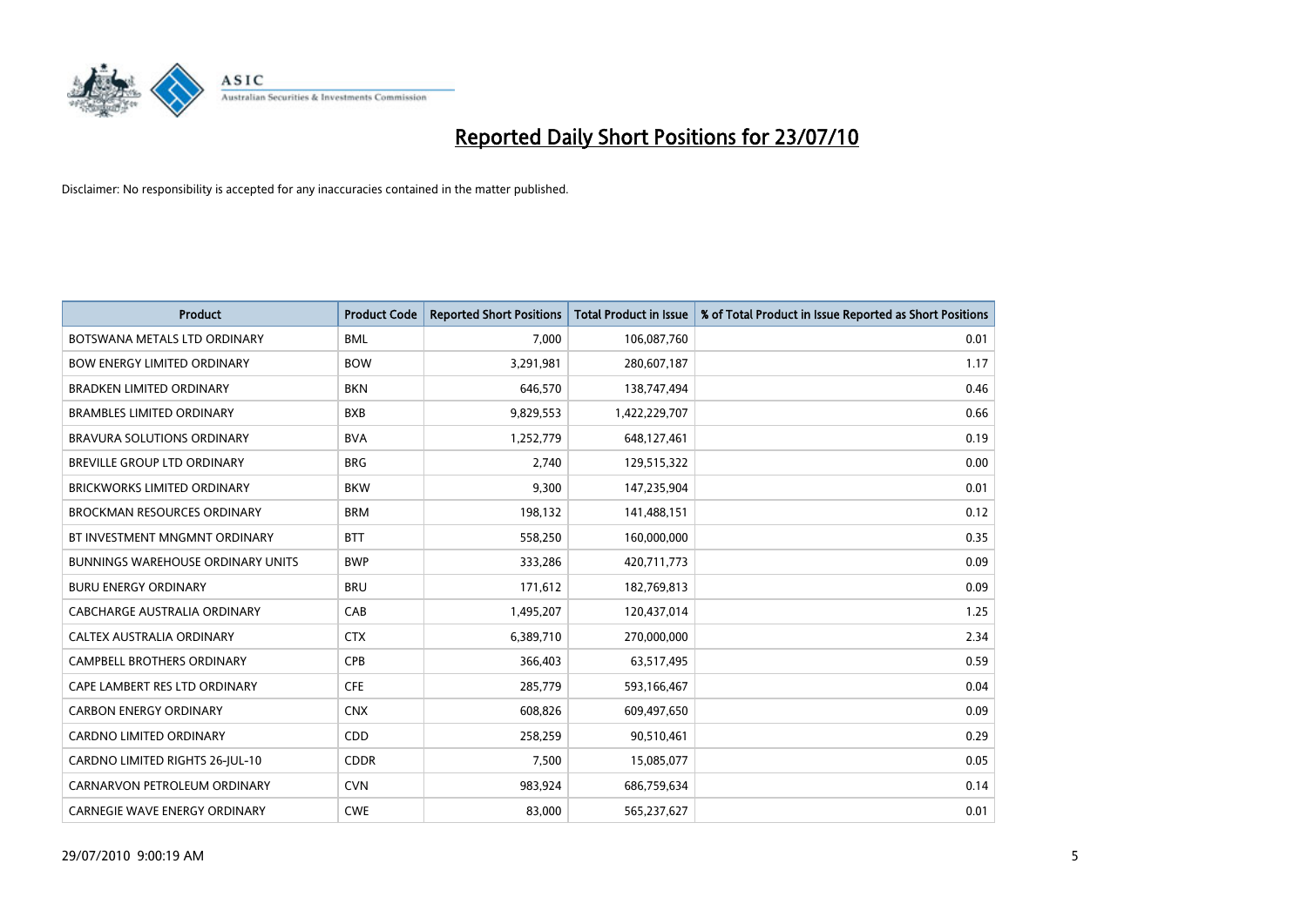

| <b>Product</b>                                | <b>Product Code</b> | <b>Reported Short Positions</b> | <b>Total Product in Issue</b> | % of Total Product in Issue Reported as Short Positions |
|-----------------------------------------------|---------------------|---------------------------------|-------------------------------|---------------------------------------------------------|
| <b>CARPATHIAN RESOURCES ORDINARY</b>          | <b>CPN</b>          | 75,000                          | 265,533,501                   | 0.03                                                    |
| CARPENTARIA EXP. LTD ORDINARY                 | CAP                 | 9.777                           | 93,821,301                    | 0.01                                                    |
| CARSALES.COM LTD ORDINARY                     | <b>CRZ</b>          | 966,101                         | 232,490,800                   | 0.41                                                    |
| CASH CONVERTERS ORD/DIV ACCESS                | CCV                 | 30,519                          | 379,761,025                   | 0.00                                                    |
| <b>CASPIAN OIL &amp; GAS ORDINARY</b>         | <b>CIG</b>          | 50.000                          | 1,331,500,513                 | 0.00                                                    |
| CATALPA RESOURCES ORDINARY                    | CAH                 | 32,546                          | 162,749,311                   | 0.01                                                    |
| <b>CEC GROUP LIMITED ORDINARY</b>             | <b>CEG</b>          | 1.750                           | 79,662,662                    | 0.00                                                    |
| <b>CELLNET GROUP ORDINARY</b>                 | <b>CLT</b>          | 1,342                           | 73,472,079                    | 0.00                                                    |
| <b>CENTENNIAL COAL ORDINARY</b>               | CEY                 | 7,475,135                       | 395,028,737                   | 1.88                                                    |
| CENTRAL PETROLEUM ORDINARY                    | <b>CTP</b>          | 11,455                          | 907,291,115                   | 0.00                                                    |
| <b>CENTRO PROPERTIES UNITS/ORD STAPLED</b>    | <b>CNP</b>          | 323,831                         | 972,414,514                   | 0.03                                                    |
| <b>CENTRO RETAIL GROUP STAPLED SECURITIES</b> | <b>CER</b>          | 671,119                         | 2,286,399,424                 | 0.03                                                    |
| <b>CERAMIC FUEL CELLS ORDINARY</b>            | CFU                 | 132,140                         | 1,029,873,280                 | 0.02                                                    |
| <b>CFS RETAIL PROPERTY UNITS</b>              | <b>CFX</b>          | 67,153,535                      | 2,510,727,671                 | 2.67                                                    |
| <b>CHALLENGER DIV.PRO. STAPLED UNITS</b>      | <b>CDI</b>          | 141,592                         | 913,426,007                   | 0.01                                                    |
| <b>CHALLENGER F.S.G.LTD ORDINARY</b>          | CGF                 | 12,692,785                      | 499,623,232                   | 2.55                                                    |
| <b>CHALLENGER INFRAST, STAPLED UNITS</b>      | <b>CIF</b>          | 94,294                          | 318,569,798                   | 0.03                                                    |
| CHANDLER MACLEOD LTD ORDINARY                 | <b>CMG</b>          | 11,970                          | 421,812,960                   | 0.00                                                    |
| CHARTER HALL GROUP STAPLED US PROHIBIT.       | <b>CHC</b>          | 882,675                         | 1,212,723,832                 | 0.07                                                    |
| <b>CHARTER HALL OFFICE UNIT</b>               | COO                 | 1,377,491                       | 4,872,354,215                 | 0.02                                                    |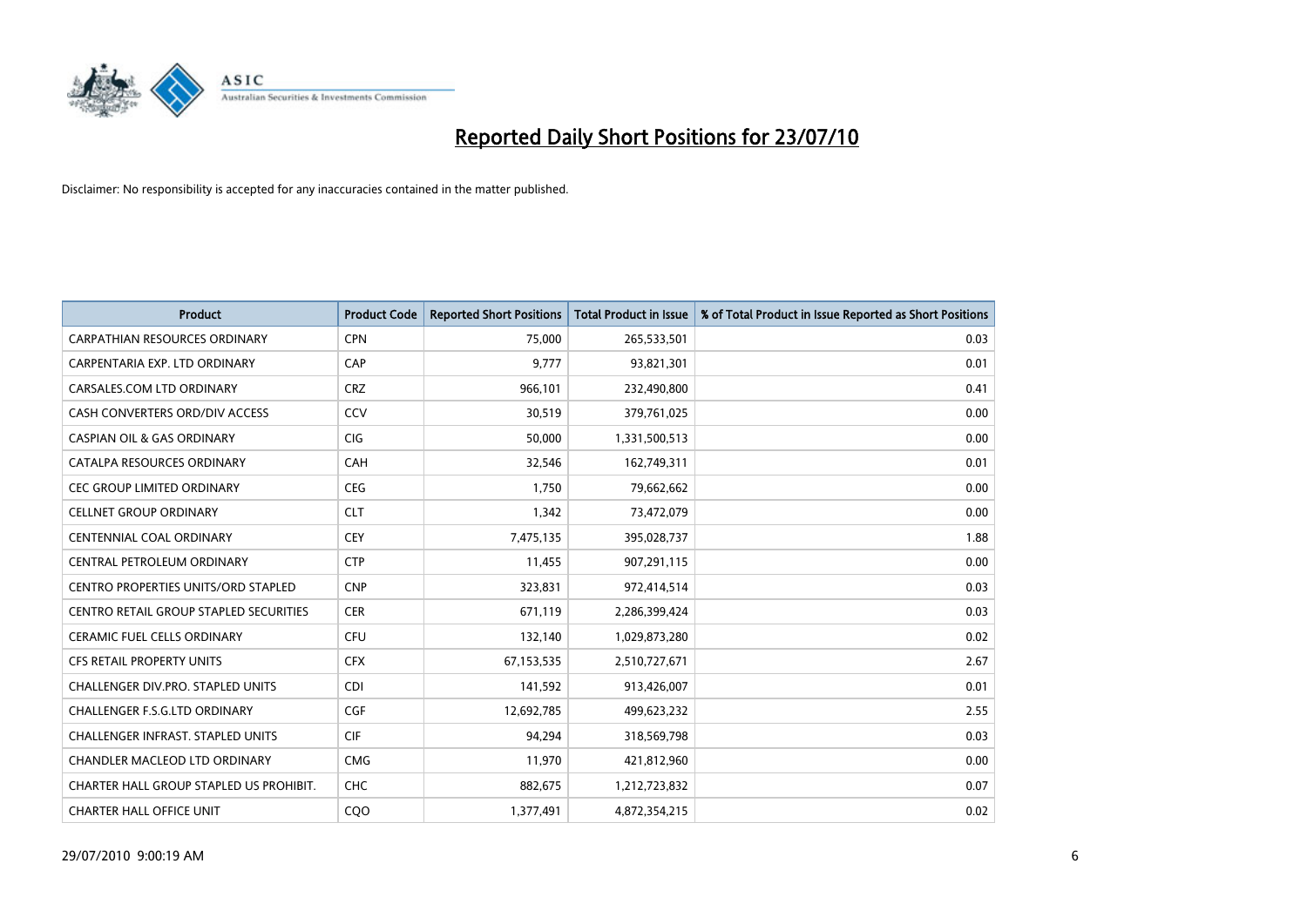

| <b>Product</b>                       | <b>Product Code</b> | <b>Reported Short Positions</b> | <b>Total Product in Issue</b> | % of Total Product in Issue Reported as Short Positions |
|--------------------------------------|---------------------|---------------------------------|-------------------------------|---------------------------------------------------------|
| <b>CHARTER HALL RETAIL UNITS</b>     | <b>CQR</b>          | 4,247,821                       | 1,505,216,260                 | 0.28                                                    |
| CHEMGENEX PHARMACEUT ORDINARY        | <b>CXS</b>          | 221,509                         | 283,348,870                   | 0.08                                                    |
| CITADEL RESOURCE GRP ORDINARY        | CGG                 | 3,154,824                       | 2,328,228,842                 | 0.14                                                    |
| CITIGOLD CORP LTD ORDINARY           | <b>CTO</b>          | 2,098,686                       | 908,565,634                   | 0.23                                                    |
| CLINUVEL PHARMACEUT, ORDINARY        | <b>CUV</b>          | 41,277                          | 303,188,665                   | 0.01                                                    |
| <b>CLOUGH LIMITED ORDINARY</b>       | <b>CLO</b>          | 865.495                         | 768,776,269                   | 0.10                                                    |
| <b>COAL &amp; ALLIED ORDINARY</b>    | <b>CNA</b>          | 6,448                           | 86,584,735                    | 0.01                                                    |
| COAL OF AFRICA LTD ORDINARY          | <b>CZA</b>          | 1,052,816                       | 530,514,663                   | 0.19                                                    |
| COALSPUR MINES LTD ORDINARY          | <b>CPL</b>          | 15,528                          | 363,553,134                   | 0.00                                                    |
| COCA-COLA AMATIL ORDINARY            | <b>CCL</b>          | 5,452,391                       | 754,589,169                   | 0.71                                                    |
| <b>COCHLEAR LIMITED ORDINARY</b>     | <b>COH</b>          | 1,136,107                       | 56,543,401                    | 2.00                                                    |
| COEUR D'ALENE MINES. CDI 1:1         | <b>CXC</b>          | 3,210                           | 4,434,254                     | 0.07                                                    |
| <b>COFFEY INTERNATIONAL ORDINARY</b> | <b>COF</b>          | 68.806                          | 129,035,760                   | 0.04                                                    |
| COMMONWEALTH BANK, ORDINARY          | CBA                 | 13,227,780                      | 1,548,737,374                 | 0.85                                                    |
| COMMONWEALTH PROP ORDINARY UNITS     | <b>CPA</b>          | 26,020,835                      | 2,012,803,230                 | 1.29                                                    |
| <b>COMPASS RESOURCES ORDINARY</b>    | <b>CMR</b>          | 101,480                         | 147,402,920                   | 0.07                                                    |
| <b>COMPUTERSHARE LTD ORDINARY</b>    | <b>CPU</b>          | 3,119,497                       | 555,664,059                   | 0.54                                                    |
| CONNECTEAST GROUP STAPLED            | <b>CEU</b>          | 13,975,246                      | 3,940,145,951                 | 0.36                                                    |
| CONQUEST MINING ORDINARY             | <b>COT</b>          | 548,761                         | 353,151,103                   | 0.15                                                    |
| CONSOLIDATED MEDIA. ORDINARY         | <b>CMI</b>          | 4,868,370                       | 620,709,233                   | 0.78                                                    |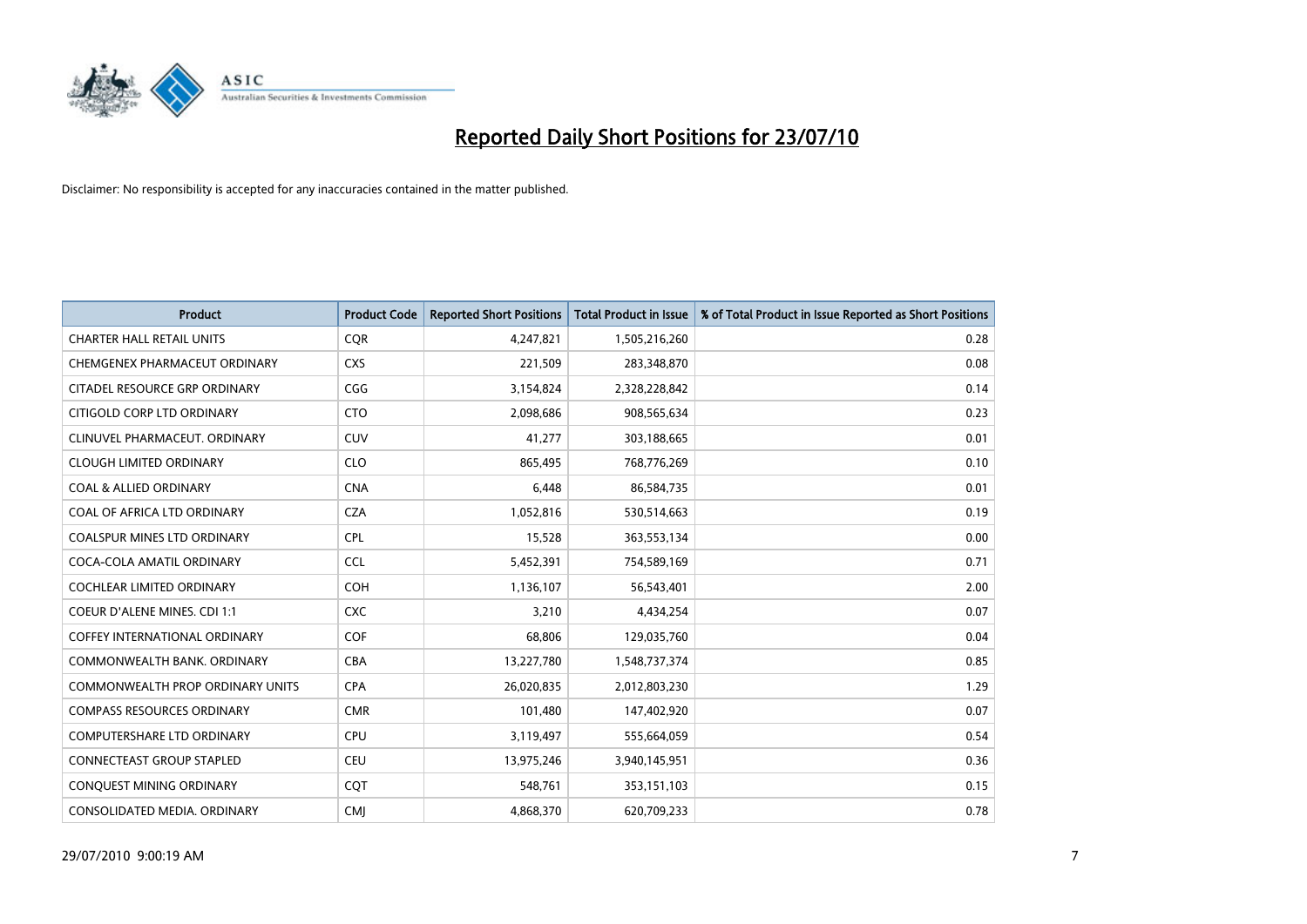

| <b>Product</b>                           | <b>Product Code</b> | <b>Reported Short Positions</b> | Total Product in Issue | % of Total Product in Issue Reported as Short Positions |
|------------------------------------------|---------------------|---------------------------------|------------------------|---------------------------------------------------------|
| <b>CONTANGO MICROCAP ORDINARY</b>        | <b>CTN</b>          | 7,500                           | 150,088,688            | 0.00                                                    |
| COOPER ENERGY LTD ORDINARY               | <b>COE</b>          | 14,860                          | 292,576,001            | 0.01                                                    |
| <b>COPPER STRIKE LTD ORDINARY</b>        | <b>CSE</b>          | 714                             | 116,455,571            | 0.00                                                    |
| <b>CORPORATE EXPRESS ORDINARY</b>        | <b>CXP</b>          | 6,529                           | 169,366,966            | 0.00                                                    |
| <b>COUNT FINANCIAL ORDINARY</b>          | COU                 | 1,500,502                       | 258,835,269            | 0.58                                                    |
| <b>CRANE GROUP LIMITED ORDINARY</b>      | <b>CRG</b>          | 3,902,218                       | 78,286,427             | 4.98                                                    |
| <b>CROMWELL GROUP STAPLED SECURITIES</b> | <b>CMW</b>          | 106,982                         | 879,834,934            | 0.01                                                    |
| <b>CROWN LIMITED ORDINARY</b>            | <b>CWN</b>          | 5,288,886                       | 753,555,290            | 0.71                                                    |
| <b>CSG LIMITED ORDINARY</b>              | CSV                 | 123,526                         | 242,465,695            | 0.05                                                    |
| <b>CSL LIMITED ORDINARY</b>              | <b>CSL</b>          | 14,679,093                      | 549,692,886            | 2.64                                                    |
| <b>CSR LIMITED ORDINARY</b>              | <b>CSR</b>          | 9,782,462                       | 1,514,920,814          | 0.64                                                    |
| <b>CUDECO LIMITED ORDINARY</b>           | CDU                 | 813,305                         | 137,285,632            | 0.60                                                    |
| <b>CUSTOMERS LIMITED ORDINARY</b>        | CUS                 | 114,048                         | 135,521,531            | 0.08                                                    |
| DART ENERGY LTD DEFERRED SETTLEMENT      | <b>DTE</b>          | 9,735,291                       | 367,251,256            | 2.65                                                    |
| DAVID JONES LIMITED ORDINARY             | <b>DJS</b>          | 16,129,782                      | 510,945,759            | 3.14                                                    |
| DECMIL GROUP LIMITED ORDINARY            | <b>DCG</b>          | 19,297                          | 123,654,568            | 0.01                                                    |
| DEEP YELLOW LIMITED ORDINARY             | <b>DYL</b>          | 61,758                          | 1,125,814,458          | 0.00                                                    |
| DEVINE LIMITED ORDINARY                  | <b>DVN</b>          | 1,000                           | 634,918,223            | 0.00                                                    |
| DEXUS PROPERTY GROUP STAPLED UNITS       | <b>DXS</b>          | 10,537,152                      | 4,820,821,799          | 0.23                                                    |
| DOMINION MINING ORDINARY                 | <b>DOM</b>          | 380,943                         | 103,327,059            | 0.37                                                    |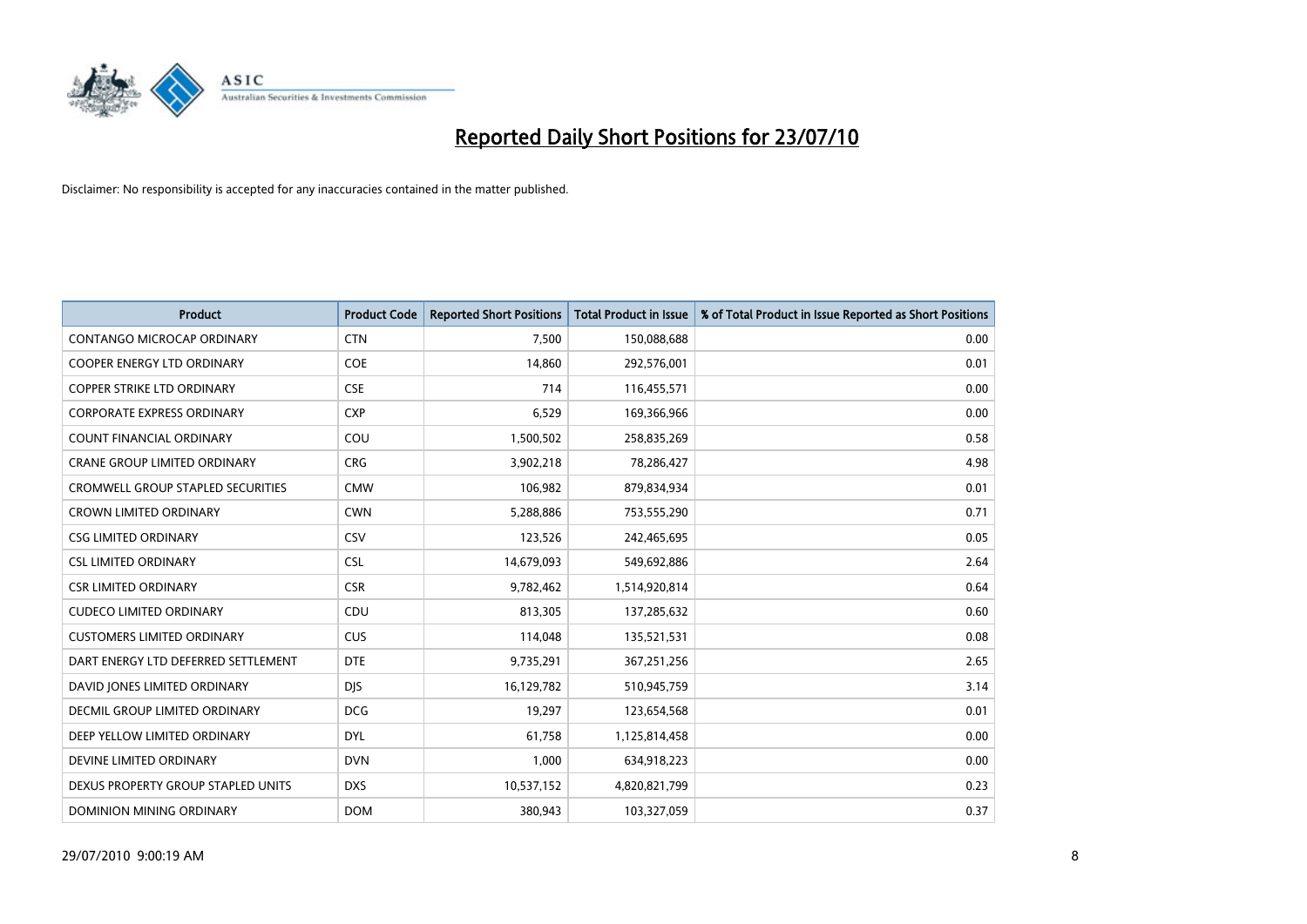

| <b>Product</b>                            | <b>Product Code</b> | <b>Reported Short Positions</b> | <b>Total Product in Issue</b> | % of Total Product in Issue Reported as Short Positions |
|-------------------------------------------|---------------------|---------------------------------|-------------------------------|---------------------------------------------------------|
| DOMINO PIZZA ENTERPR ORDINARY             | <b>DMP</b>          | 2                               | 68,280,174                    | 0.00                                                    |
| DOWNER EDI LIMITED ORDINARY               | <b>DOW</b>          | 2,124,494                       | 336,582,351                   | 0.63                                                    |
| DUET GROUP STAPLED US PROHIBIT.           | <b>DUE</b>          | 33.580                          | 870,559,400                   | 0.00                                                    |
| DULUXGROUP LIMITED ORDINARY               | <b>DLX</b>          | 160,620                         | 362,100,430                   | 0.05                                                    |
| <b>EASTERN STAR GAS ORDINARY</b>          | <b>ESG</b>          | 6,457,035                       | 872,224,422                   | 0.73                                                    |
| EDT RETAIL TRUST UNITS                    | <b>EDT</b>          | 1,152,899                       | 4,700,290,868                 | 0.02                                                    |
| ELDERS LIMITED ORDINARY                   | <b>ELD</b>          | 12,425,985                      | 448,598,480                   | 2.75                                                    |
| ELDORADO GOLD CORP CDI 1:1                | EAU                 | 46,991                          | 22,388,646                    | 0.21                                                    |
| ELIXIR PETROLEUM LTD ORDINARY             | <b>EXR</b>          | 324,400                         | 188,988,472                   | 0.17                                                    |
| <b>EMECO HOLDINGS ORDINARY</b>            | <b>EHL</b>          | 1,976,796                       | 631,237,586                   | 0.31                                                    |
| ENERGY RESOURCES ORDINARY 'A'             | <b>ERA</b>          | 140,378                         | 190,737,934                   | 0.07                                                    |
| <b>ENERGY WORLD CORPOR, ORDINARY</b>      | <b>EWC</b>          | 7,077,224                       | 1,561,166,672                 | 0.44                                                    |
| ENTEK ENERGY LTD ORDINARY                 | <b>ETE</b>          | 489,903                         | 225,192,535                   | 0.22                                                    |
| <b>ENTELLECT SOLUTIONS ORDINARY</b>       | ESN                 | 464,050                         | 1,740,334,200                 | 0.03                                                    |
| <b>ENVESTRA LIMITED ORDINARY</b>          | <b>ENV</b>          | 1,250,040                       | 1,386,827,962                 | 0.09                                                    |
| EQUINOX MINERALS LTD CHESS DEPOSITARY INT | EON                 | 9,054,501                       | 707,734,878                   | 1.27                                                    |
| EVEREST FINANCIAL ORDINARY                | EFG                 | 4,300                           | 251,442,316                   | 0.00                                                    |
| EXTRACT RESOURCES ORDINARY                | <b>EXT</b>          | 1,883,076                       | 243,252,298                   | 0.77                                                    |
| FAIRFAX MEDIA LTD ORDINARY                | <b>FXI</b>          | 290,382,263                     | 2,351,955,725                 | 12.31                                                   |
| FANTASTIC HOLDINGS ORDINARY               | FAN                 | 3,000                           | 102,669,351                   | 0.00                                                    |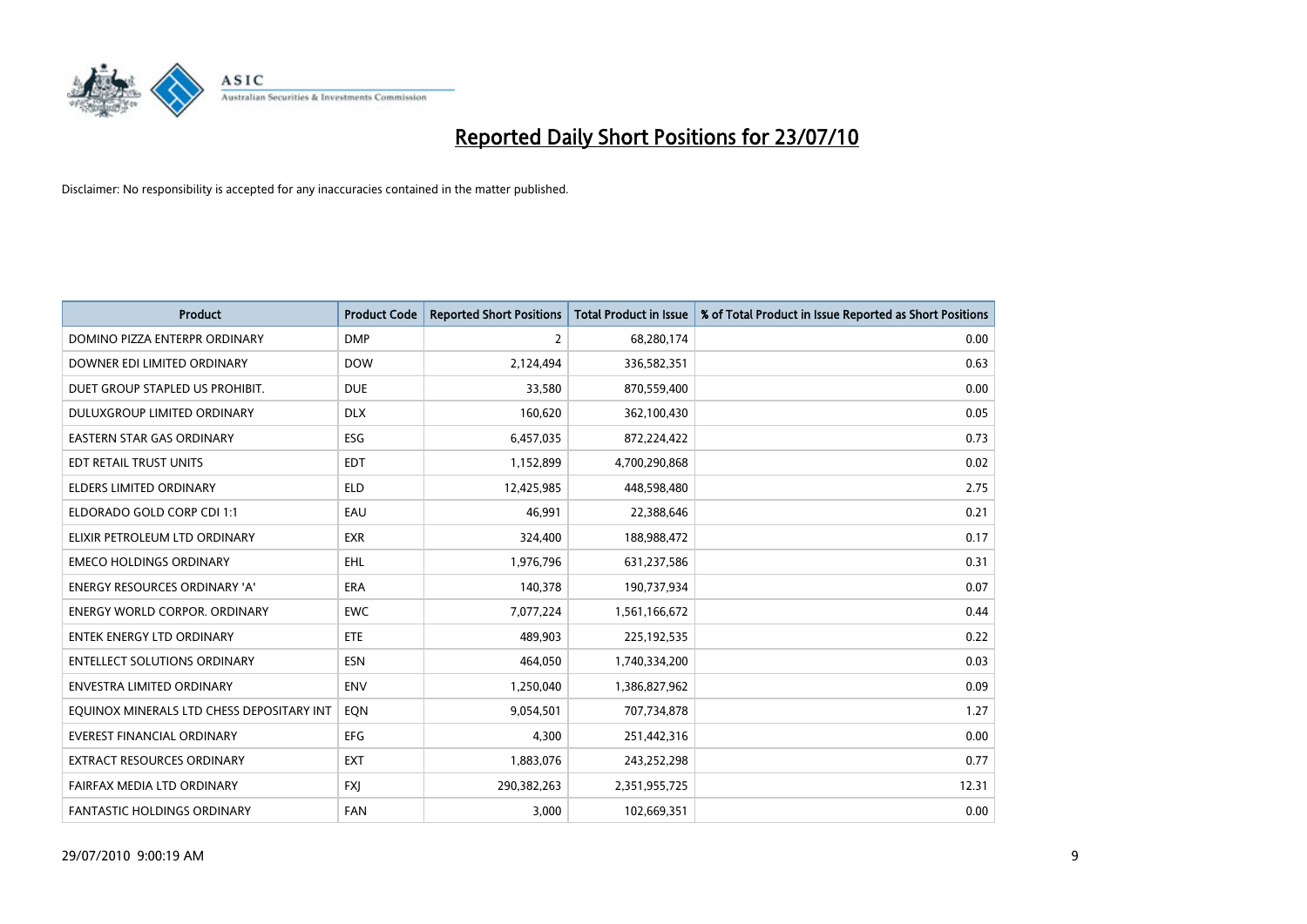

| <b>Product</b>                        | <b>Product Code</b> | <b>Reported Short Positions</b> | <b>Total Product in Issue</b> | % of Total Product in Issue Reported as Short Positions |
|---------------------------------------|---------------------|---------------------------------|-------------------------------|---------------------------------------------------------|
| <b>FERRAUS LIMITED ORDINARY</b>       | <b>FRS</b>          | 370                             | 202,695,137                   | 0.00                                                    |
| FISHER & PAYKEL APP. ORDINARY         | <b>FPA</b>          | 9,354,802                       | 724,235,162                   | 1.29                                                    |
| FISHER & PAYKEL H. ORDINARY           | <b>FPH</b>          | 1,543,821                       | 517,418,502                   | 0.30                                                    |
| FKP PROPERTY GROUP STAPLED SECURITIES | <b>FKP</b>          | 5,246,829                       | 1,166,821,398                 | 0.45                                                    |
| FLEETWOOD CORP ORDINARY               | <b>FWD</b>          | 73,534                          | 53,967,182                    | 0.14                                                    |
| FLETCHER BUILDING ORDINARY            | <b>FBU</b>          | 326,248                         | 606,946,993                   | 0.05                                                    |
| <b>FLEXIGROUP LIMITED ORDINARY</b>    | <b>FXL</b>          | 245,751                         | 270,818,164                   | 0.09                                                    |
| FLIGHT CENTRE ORDINARY                | <b>FLT</b>          | 2,644,888                       | 99,780,631                    | 2.65                                                    |
| FLINDERS MINES LTD ORDINARY           | <b>FMS</b>          | 20,752,618                      | 1,820,149,571                 | 1.15                                                    |
| <b>FORTE ENERGY NL ORDINARY</b>       | <b>FTE</b>          | 2,658,986                       | 580,658,031                   | 0.46                                                    |
| FORTESCUE METALS GRP ORDINARY         | <b>FMG</b>          | 31,819,269                      | 3,107,296,345                 | 1.00                                                    |
| <b>FOSTER'S GROUP ORDINARY</b>        | FGL                 | 10,286,694                      | 1,930,432,682                 | 0.53                                                    |
| FTD CORPORATION ORDINARY              | <b>FTD</b>          | 8,088                           | 100,421,069                   | 0.01                                                    |
| <b>FUNTASTIC LIMITED ORDINARY</b>     | <b>FUN</b>          | 322,528                         | 340,997,682                   | 0.09                                                    |
| <b>G.U.D. HOLDINGS ORDINARY</b>       | <b>GUD</b>          | 154,438                         | 65,885,213                    | 0.24                                                    |
| <b>GALAXY RESOURCES ORDINARY</b>      | <b>GXY</b>          | 24,901                          | 190,553,358                   | 0.01                                                    |
| <b>GEODYNAMICS LIMITED ORDINARY</b>   | GDY                 | 453,604                         | 292,840,219                   | 0.16                                                    |
| <b>GINDALBIE METALS LTD ORDINARY</b>  | <b>GBG</b>          | 8,958,701                       | 849,478,099                   | 1.03                                                    |
| <b>GIRALIA RESOURCES NL ORDINARY</b>  | GIR                 | 428,760                         | 178,310,170                   | 0.23                                                    |
| <b>GLOBAL MINING ORDINARY</b>         | <b>GMI</b>          | 8,951                           | 199,725,607                   | 0.00                                                    |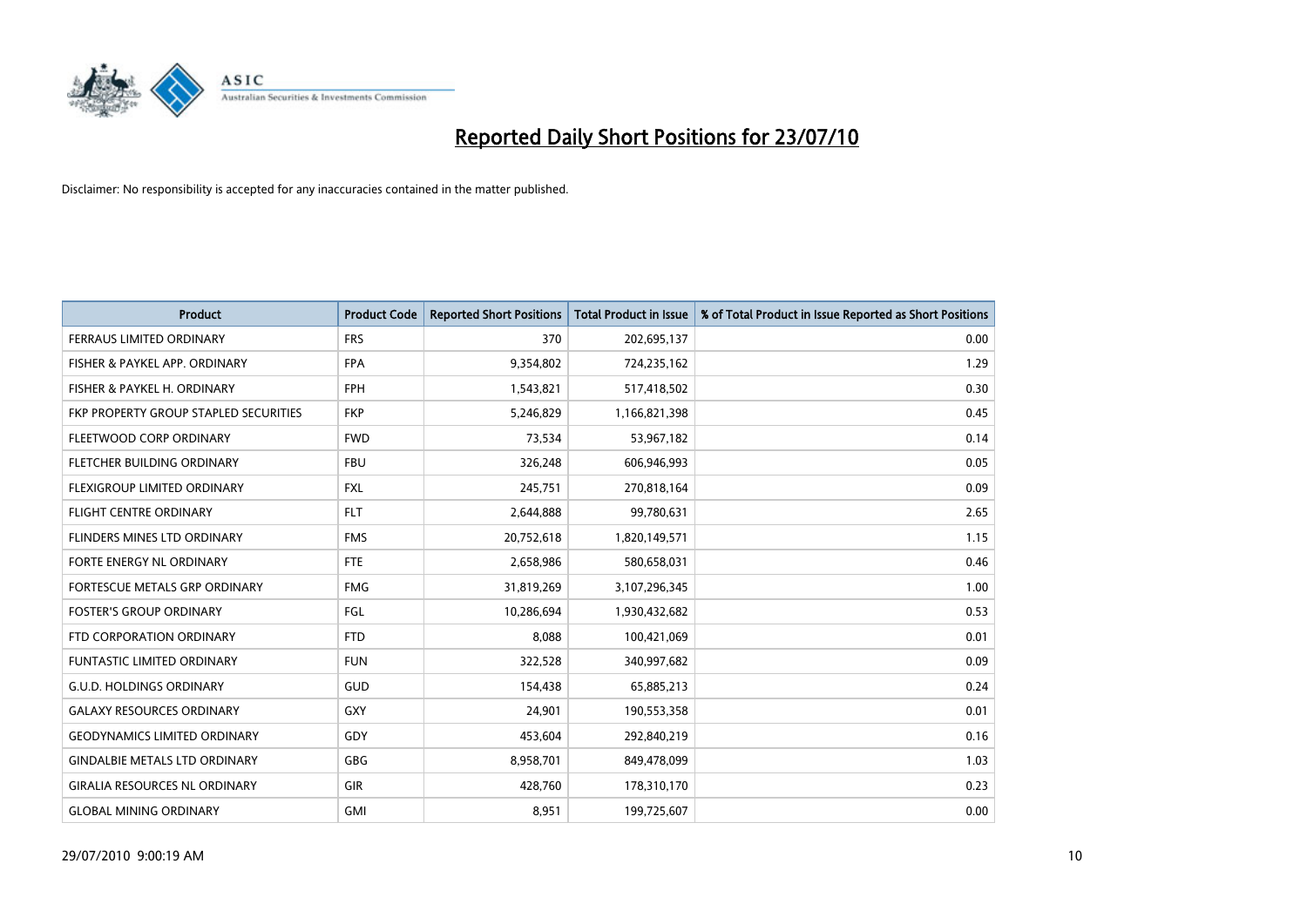

| <b>Product</b>                            | <b>Product Code</b> | <b>Reported Short Positions</b> | <b>Total Product in Issue</b> | % of Total Product in Issue Reported as Short Positions |
|-------------------------------------------|---------------------|---------------------------------|-------------------------------|---------------------------------------------------------|
| <b>GLOUCESTER COAL ORDINARY</b>           | GCL                 | 258,592                         | 81,962,133                    | 0.32                                                    |
| <b>GME RESOURCES LTD ORDINARY</b>         | <b>GME</b>          | 800                             | 302,352,750                   | 0.00                                                    |
| <b>GOLDEN GATE PETROL ORDINARY</b>        | GGP                 | 11,538                          | 975,826,623                   | 0.00                                                    |
| <b>GOLDEN WEST RESOURCE ORDINARY</b>      | <b>GWR</b>          | 1,617                           | 164,606,127                   | 0.00                                                    |
| <b>GOODMAN FIELDER, ORDINARY</b>          | <b>GFF</b>          | 2,586,480                       | 1,380,386,438                 | 0.19                                                    |
| <b>GOODMAN GROUP STAPLED US PROHIBIT.</b> | <b>GMG</b>          | 6,090,314                       | 6,369,751,394                 | 0.09                                                    |
| <b>GPT GROUP STAPLED SEC.</b>             | <b>GPT</b>          | 15,916,427                      | 1,855,529,431                 | 0.85                                                    |
| <b>GRAINCORP LIMITED A CLASS ORDINARY</b> | <b>GNC</b>          | 4,990,089                       | 198,318,900                   | 2.52                                                    |
| <b>GRANGE RESOURCES, ORDINARY</b>         | <b>GRR</b>          | 1,478,000                       | 1,151,778,896                 | 0.13                                                    |
| <b>GREAT SOUTHERN LTD ORDINARY</b>        | <b>GTP</b>          | 4,908,484                       | 643,234,118                   | 0.76                                                    |
| <b>GREENLAND MIN EN LTD ORDINARY</b>      | GGG                 | 42,900                          | 249,905,308                   | 0.02                                                    |
| <b>GRYPHON MINERALS LTD ORDINARY</b>      | GRY                 | 185,111                         | 216,231,598                   | 0.09                                                    |
| GUINNESS PEAT GROUP. CHESS DEPOSITARY INT | GPG                 | 55                              | 334,319,260                   | 0.00                                                    |
| <b>GUNNS LIMITED ORDINARY</b>             | <b>GNS</b>          | 11,008,171                      | 806,734,892                   | 1.34                                                    |
| <b>GWA INTERNATIONAL ORDINARY</b>         | <b>GWT</b>          | 4,231,017                       | 301,102,514                   | 1.42                                                    |
| <b>HARVEY NORMAN ORDINARY</b>             | <b>HVN</b>          | 32,576,387                      | 1,062,316,784                 | 3.08                                                    |
| HASTIE GROUP LIMITED ORDINARY             | <b>HST</b>          | 136,219                         | 239,716,924                   | 0.05                                                    |
| HASTINGS DIVERSIFIED STAPLED SECURITY     | <b>HDF</b>          | 335,426                         | 508,158,296                   | 0.06                                                    |
| HEALTHSCOPE LIMITED ORDINARY              | <b>HSP</b>          | 1,203,790                       | 317,335,186                   | 0.38                                                    |
| <b>HEARTWARE INT INC CDI 35:1</b>         | <b>HIN</b>          | 272,008                         | 72,583,000                    | 0.37                                                    |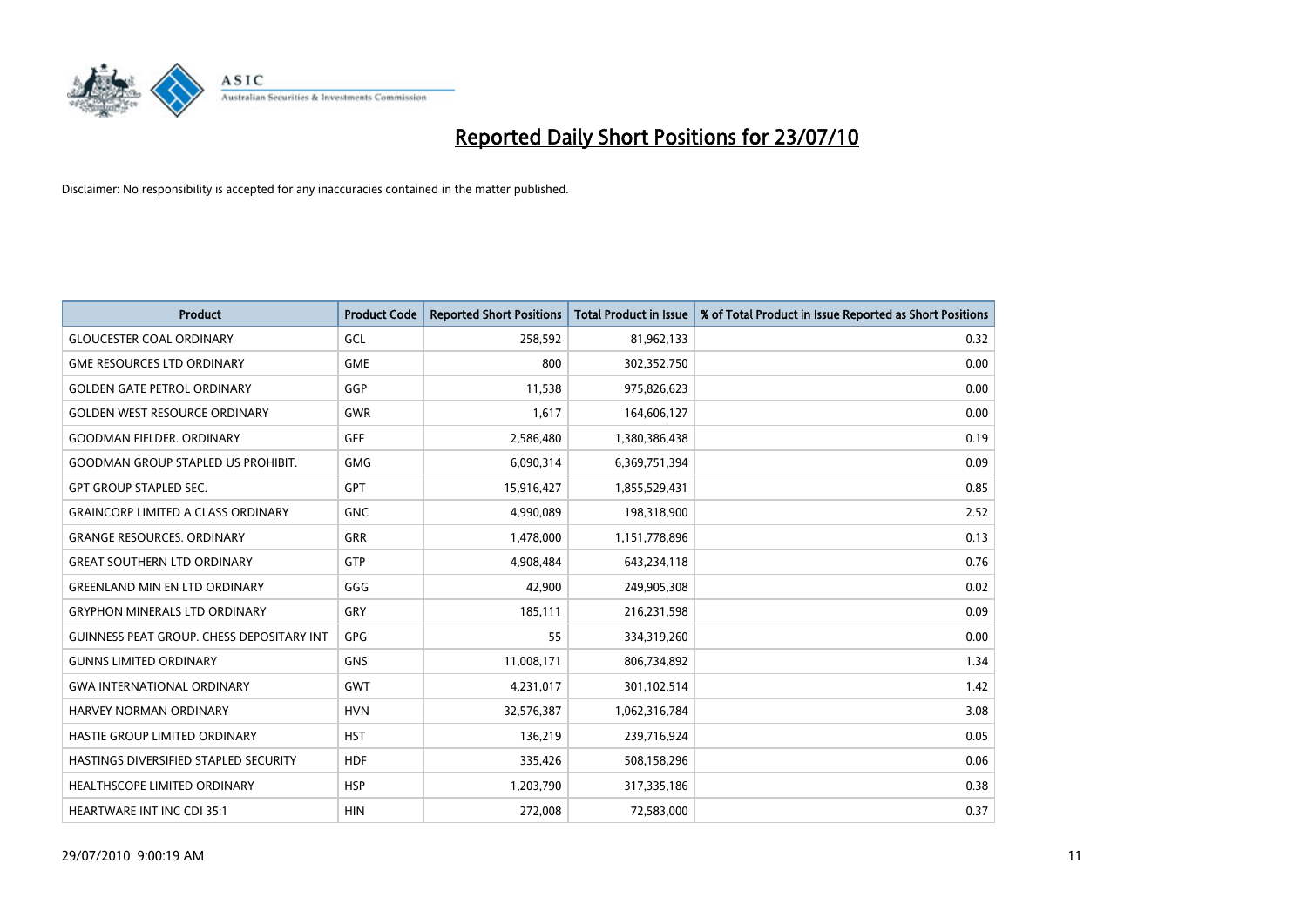

| <b>Product</b>                       | <b>Product Code</b> | <b>Reported Short Positions</b> | <b>Total Product in Issue</b> | % of Total Product in Issue Reported as Short Positions |
|--------------------------------------|---------------------|---------------------------------|-------------------------------|---------------------------------------------------------|
| <b>HENDERSON GROUP CDI 1:1</b>       | <b>HGG</b>          | 6,210,622                       | 565,958,113                   | 1.09                                                    |
| HFA HOLDINGS LIMITED ORDINARY        | <b>HFA</b>          | 1,820,937                       | 469,330,170                   | 0.38                                                    |
| <b>HIGHLANDS PACIFIC ORDINARY</b>    | <b>HIG</b>          | 2,382,805                       | 669,062,148                   | 0.36                                                    |
| HILLGROVE RES LTD ORDINARY           | <b>HGO</b>          | 72,688                          | 481,553,890                   | 0.02                                                    |
| HILLS INDUSTRIES LTD ORDINARY        | <b>HIL</b>          | 3,373,667                       | 248,219,660                   | 1.35                                                    |
| HORIZON OIL LIMITED ORDINARY         | <b>HZN</b>          | 2,259,995                       | 1,126,621,515                 | 0.20                                                    |
| <b>ICON ENERGY LIMITED ORDINARY</b>  | <b>ICN</b>          | 350.450                         | 439,801,394                   | 0.09                                                    |
| <b>IINET LIMITED ORDINARY</b>        | <b>IIN</b>          | 368,897                         | 151,898,119                   | 0.24                                                    |
| ILUKA RESOURCES ORDINARY             | ILU                 | 11,640,225                      | 418,700,517                   | 2.78                                                    |
| <b>IMDEX LIMITED ORDINARY</b>        | <b>IMD</b>          | 2,841                           | 195,047,128                   | 0.00                                                    |
| IMF (AUSTRALIA) LTD ORDINARY         | <b>IMF</b>          | 380,423                         | 122,496,819                   | 0.31                                                    |
| <b>IMX RESOURCES LTD ORDINARY</b>    | <b>IXR</b>          | 20,000                          | 260,252,803                   | 0.01                                                    |
| <b>INCITEC PIVOT ORDINARY</b>        | <b>IPL</b>          | 6,180,124                       | 1,624,932,978                 | 0.37                                                    |
| <b>INDAGO RESOURCES LTD ORDINARY</b> | IDG                 | 8.179                           | 99,449,536                    | 0.01                                                    |
| <b>INDEPENDENCE GROUP ORDINARY</b>   | <b>IGO</b>          | 174,024                         | 113,813,539                   | 0.17                                                    |
| <b>INDOPHIL RESOURCES ORDINARY</b>   | <b>IRN</b>          | 739,850                         | 423,428,803                   | 0.17                                                    |
| <b>INDUSTREA LIMITED ORDINARY</b>    | IDL                 | 1,308,153                       | 956,668,877                   | 0.12                                                    |
| INFIGEN ENERGY STAPLED SECURITIES    | <b>IFN</b>          | 5,249,908                       | 760,374,428                   | 0.68                                                    |
| ING INDUSTRIAL FUND UNITS            | <b>IIF</b>          | 7,505,377                       | 2,592,249,647                 | 0.27                                                    |
| ING OFFICE FUND STAPLED SECURITIES   | <b>IOF</b>          | 3,203,092                       | 2,729,071,212                 | 0.11                                                    |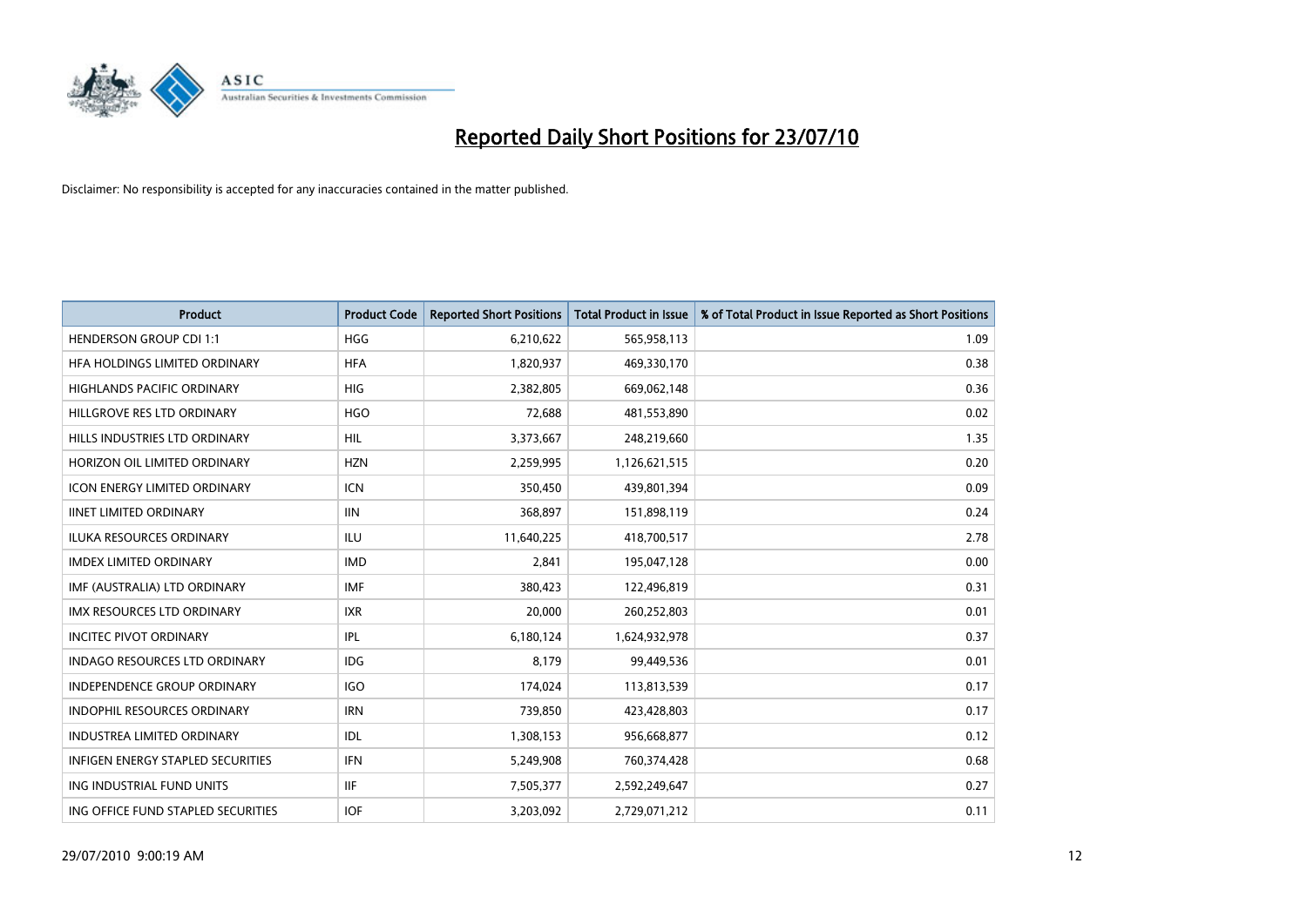

| <b>Product</b>                                  | <b>Product Code</b> | <b>Reported Short Positions</b> | <b>Total Product in Issue</b> | % of Total Product in Issue Reported as Short Positions |
|-------------------------------------------------|---------------------|---------------------------------|-------------------------------|---------------------------------------------------------|
| ING RE COM GROUP STAPLED SECURITIES             | <b>ILF</b>          | 9,075                           | 441,029,194                   | 0.00                                                    |
| INNAMINCKA PETROLEUM ORDINARY                   | <b>INP</b>          | 14,205                          | 261,548,890                   | 0.01                                                    |
| <b>INSURANCE AUSTRALIA ORDINARY</b>             | <b>IAG</b>          | 4,885,958                       | 2,078,994,021                 | 0.22                                                    |
| INTEGRA MINING LTD. ORDINARY                    | <b>IGR</b>          | 1,583,078                       | 755,792,394                   | 0.20                                                    |
| <b>INTOLL GROUP STAPLED SECURITIES</b>          | <b>ITO</b>          | 1,412,509                       | 2,261,732,048                 | 0.05                                                    |
| <b>INTREPID MINES ORDINARY</b>                  | <b>IAU</b>          | 175,274                         | 429,910,319                   | 0.04                                                    |
| <b>INVOCARE LIMITED ORDINARY</b>                | <b>IVC</b>          | 1,078,848                       | 102,069,091                   | 1.06                                                    |
| <b>ION LIMITED ORDINARY</b>                     | <b>ION</b>          | 164,453                         | 256,365,105                   | 0.06                                                    |
| <b>IOOF HOLDINGS LTD ORDINARY</b>               | IFL.                | 1,564,804                       | 229,794,395                   | 0.67                                                    |
| <b>IRESS MARKET TECH. ORDINARY</b>              | <b>IRE</b>          | 1,306,019                       | 126,018,142                   | 1.03                                                    |
| <b>IRON ORE HOLDINGS ORDINARY</b>               | <b>IOH</b>          | 34,346                          | 135,374,850                   | 0.03                                                    |
| <b>ISHARES MSCI EAFE CDI 1:1</b>                | <b>IVE</b>          | 74,019                          | 590,400,000                   | 0.01                                                    |
| ISHARES MSCI EM MKTS CDI 1:1                    | <b>IEM</b>          | 63,587                          | 425,700,000                   | 0.01                                                    |
| <b>ISOFT GROUP LIMITED ORDINARY</b>             | <b>ISF</b>          | 13,121,482                      | 1,043,268,375                 | 1.26                                                    |
| <b>IVANHOE AUSTRALIA ORDINARY</b>               | <b>IVA</b>          | 302,424                         | 70,980,953                    | 0.42                                                    |
| <b>JABIRU METALS LTD ORDINARY</b>               | <b>JML</b>          | 490,181                         | 552,619,180                   | 0.08                                                    |
| <b>JAMES HARDIE INDUST CHESS DEPOSITARY INT</b> | <b>IHX</b>          | 15,946,834                      | 435,438,790                   | 3.66                                                    |
| JAMESON RESOURCES ORDINARY                      | <b>JAL</b>          | 1,600,000                       | 63,885,910                    | 2.50                                                    |
| <b>IB HI-FI LIMITED ORDINARY</b>                | <b>IBH</b>          | 3,878,587                       | 108,344,987                   | 3.59                                                    |
| <b>KAGARA LTD ORDINARY</b>                      | KZL                 | 4.049.794                       | 674,489,717                   | 0.59                                                    |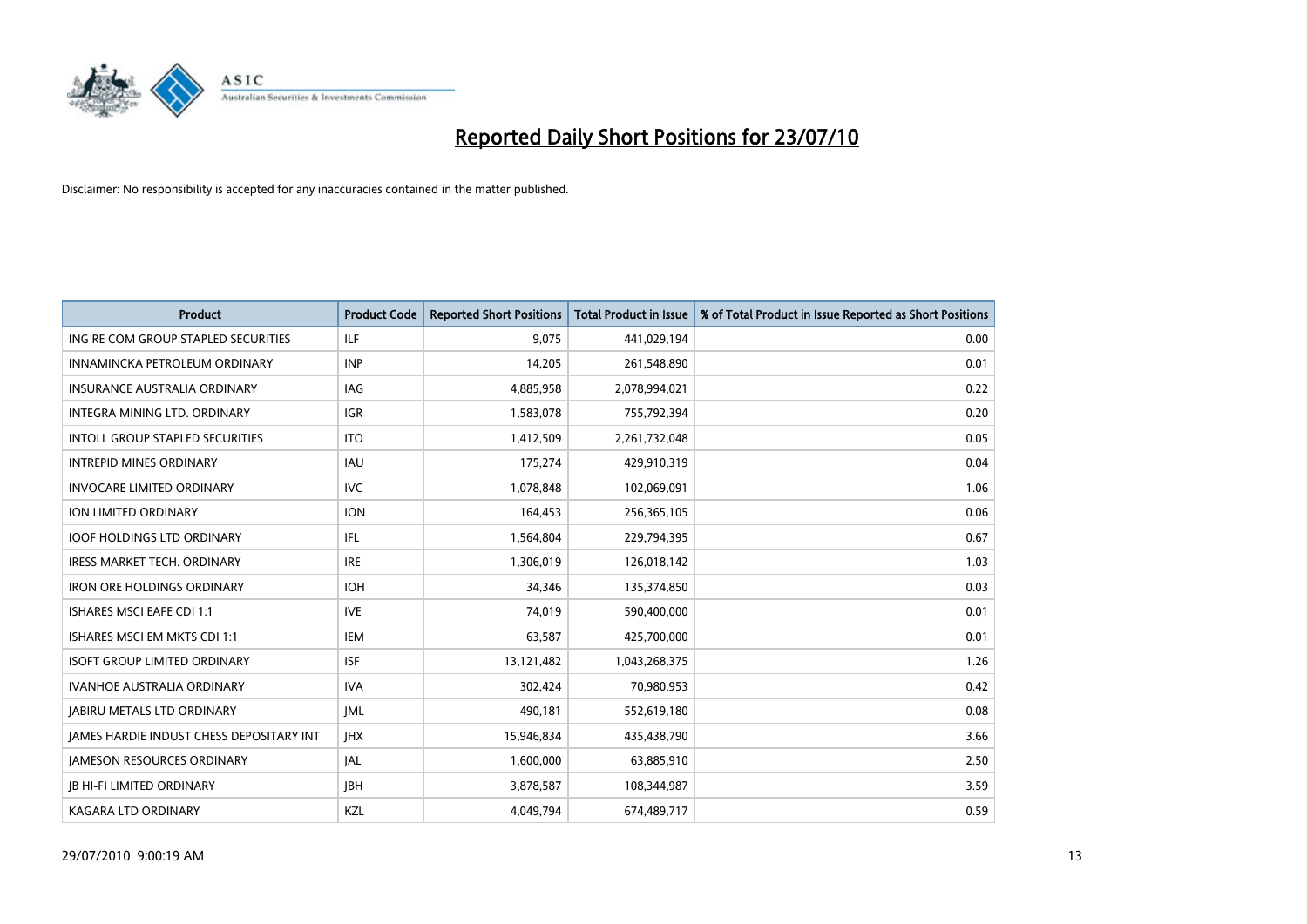

| <b>Product</b>                        | <b>Product Code</b> | <b>Reported Short Positions</b> | <b>Total Product in Issue</b> | % of Total Product in Issue Reported as Short Positions |
|---------------------------------------|---------------------|---------------------------------|-------------------------------|---------------------------------------------------------|
| KAROON GAS AUSTRALIA ORDINARY         | <b>KAR</b>          | 157,748                         | 177,546,198                   | 0.08                                                    |
| KATHMANDU HOLD LTD ORDINARY           | <b>KMD</b>          | 991,975                         | 200,000,000                   | 0.50                                                    |
| <b>KEYBRIDGE CAPITAL ORDINARY</b>     | <b>KBC</b>          | 5.999                           | 172,070,564                   | 0.00                                                    |
| KIMBERLEY METALS LTD ORDINARY         | <b>KBL</b>          | 2,609                           | 94,490,816                    | 0.00                                                    |
| KINGSGATE CONSOLID, ORDINARY          | <b>KCN</b>          | 337,659                         | 100,503,783                   | 0.32                                                    |
| LEIGHTON HOLDINGS ORDINARY            | LEI                 | 2,956,244                       | 300,687,299                   | 0.97                                                    |
| LEND LEASE GROUP UNIT/ORD STAPLED     | LLC                 | 506,861                         | 565,558,754                   | 0.08                                                    |
| LIHIR GOLD LIMITED. ORDINARY          | LGL                 | 23,986,435                      | 2,368,729,935                 | 1.00                                                    |
| LINC ENERGY LTD ORDINARY              | <b>LNC</b>          | 3,502,119                       | 489,093,470                   | 0.70                                                    |
| LIQUEFIED NATURAL ORDINARY            | <b>LNG</b>          | 38,797                          | 213,339,015                   | 0.02                                                    |
| LYNAS CORPORATION ORDINARY            | <b>LYC</b>          | 11,370,320                      | 1,655,499,093                 | 0.67                                                    |
| MAC SERVICES (THE) ORDINARY           | <b>MSL</b>          | 114,869                         | 165,966,692                   | 0.06                                                    |
| MACARTHUR COAL ORDINARY               | <b>MCC</b>          | 704,780                         | 254,333,109                   | 0.27                                                    |
| <b>MACMAHON HOLDINGS ORDINARY</b>     | MAH                 | 7,898,292                       | 733,711,705                   | 1.07                                                    |
| MACO ATLAS ROADS GRP ORDINARY STAPLED | <b>MOA</b>          | 299,663                         | 452,345,907                   | 0.07                                                    |
| MACQUARIE GROUP LTD ORDINARY          | <b>MOG</b>          | 6,684,252                       | 345,486,682                   | 1.95                                                    |
| MANTRA RESOURCES ORDINARY             | <b>MRU</b>          | 41,079                          | 130,229,188                   | 0.03                                                    |
| MAP GROUP STAPLED US PROHIBIT.        | <b>MAP</b>          | 4,693,991                       | 1,861,210,782                 | 0.24                                                    |
| <b>MARION ENERGY ORDINARY</b>         | <b>MAE</b>          | 374,994                         | 429,822,043                   | 0.09                                                    |
| MCPHERSON'S LTD ORDINARY              | <b>MCP</b>          | 9,346                           | 71,651,758                    | 0.01                                                    |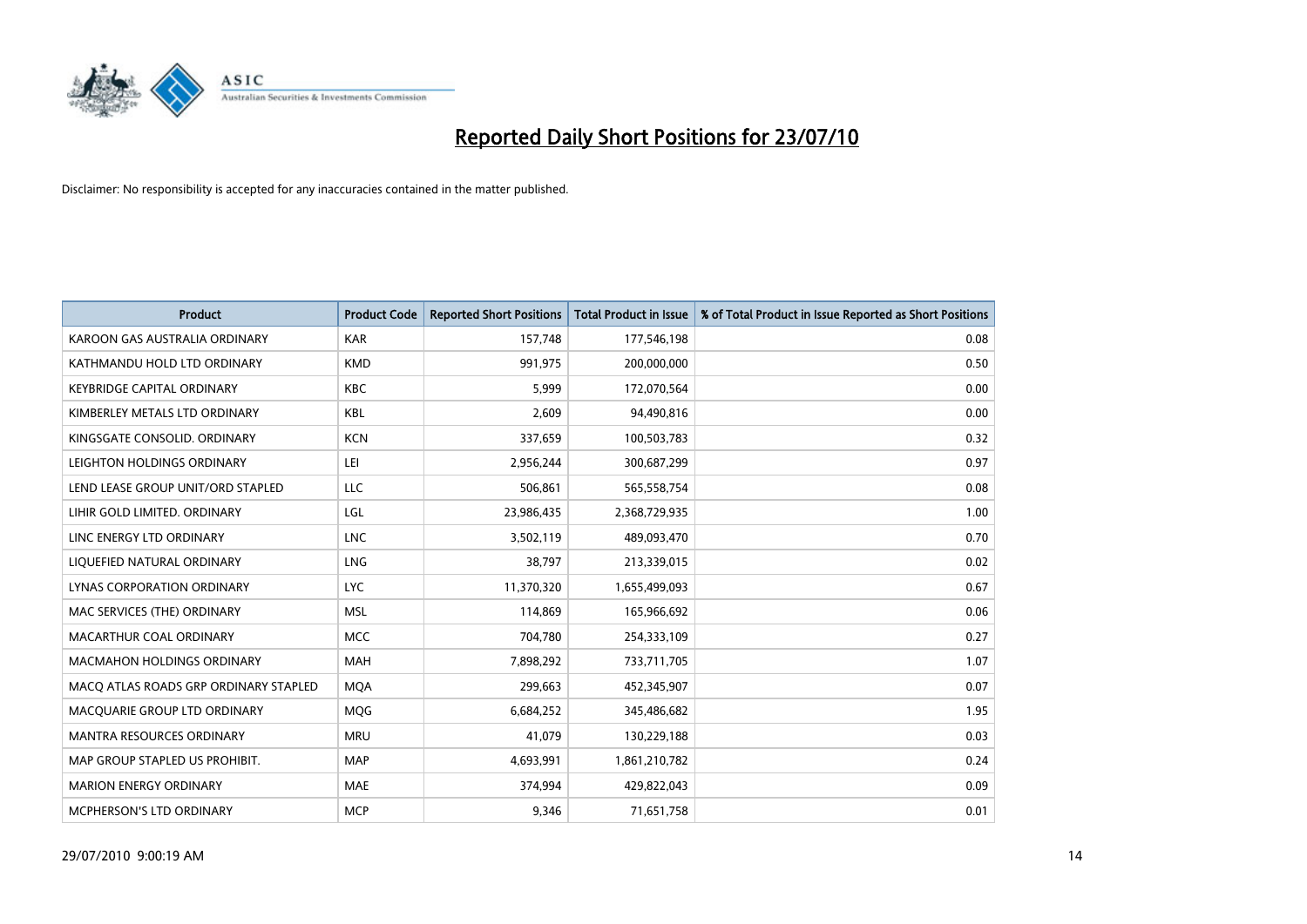

| <b>Product</b>                    | <b>Product Code</b> | <b>Reported Short Positions</b> | Total Product in Issue | % of Total Product in Issue Reported as Short Positions |
|-----------------------------------|---------------------|---------------------------------|------------------------|---------------------------------------------------------|
| MEDUSA MINING LTD ORDINARY        | <b>MML</b>          | 15,615                          | 187,584,911            | 0.00                                                    |
| MELBOURNE IT LIMITED ORDINARY     | MLB                 | 197,513                         | 79,569,967             | 0.25                                                    |
| MEO AUSTRALIA LTD ORDINARY        | <b>MEO</b>          | 623,312                         | 477,220,955            | 0.12                                                    |
| MERMAID MARINE ORDINARY           | <b>MRM</b>          | 345,889                         | 186,844,825            | 0.18                                                    |
| METALS X LIMITED ORDINARY         | <b>MLX</b>          | 326,940                         | 1,365,661,782          | 0.03                                                    |
| METCASH LIMITED ORDINARY          | <b>MTS</b>          | 18,962,343                      | 765,675,951            | 2.46                                                    |
| METGASCO LIMITED ORDINARY         | <b>MEL</b>          | 293,318                         | 249,006,674            | 0.11                                                    |
| MICLYN EXP OFFSHR ORDINARY        | <b>MIO</b>          | 200,081                         | 271,700,000            | 0.07                                                    |
| MINARA RESOURCES ORDINARY         | <b>MRE</b>          | 4,384,843                       | 1,167,783,517          | 0.36                                                    |
| MINCOR RESOURCES NL ORDINARY      | <b>MCR</b>          | 2,036,025                       | 200,184,686            | 1.02                                                    |
| MINERAL DEPOSITS ORDINARY         | <b>MDL</b>          | 1,225,107                       | 580,576,525            | 0.19                                                    |
| MINERAL RESOURCES, ORDINARY       | <b>MIN</b>          | 318,491                         | 161,595,150            | 0.19                                                    |
| MIRABELA NICKEL LTD ORDINARY      | <b>MBN</b>          | 9,726,176                       | 367, 162, 725          | 2.65                                                    |
| MIRVAC GROUP STAPLED SECURITIES   | <b>MGR</b>          | 806,110                         | 3,266,304,329          | 0.02                                                    |
| MITCHELL COMMUNITCA, ORDINARY     | <b>MCU</b>          | 49,805                          | 301,761,208            | 0.02                                                    |
| <b>MOLOPO ENERGY LTD ORDINARY</b> | <b>MPO</b>          | 235,499                         | 250,665,548            | 0.10                                                    |
| MOLY MINES LIMITED ORDINARY       | <b>MOL</b>          | 203,014                         | 363,916,323            | 0.06                                                    |
| MONADELPHOUS GROUP ORDINARY       | <b>MND</b>          | 1,056,193                       | 86,459,327             | 1.21                                                    |
| MOSAIC OIL NL ORDINARY            | <b>MOS</b>          | 41,742                          | 821,710,775            | 0.01                                                    |
| MOUNT GIBSON IRON ORDINARY        | MGX                 | 3,398,576                       | 1,079,570,693          | 0.33                                                    |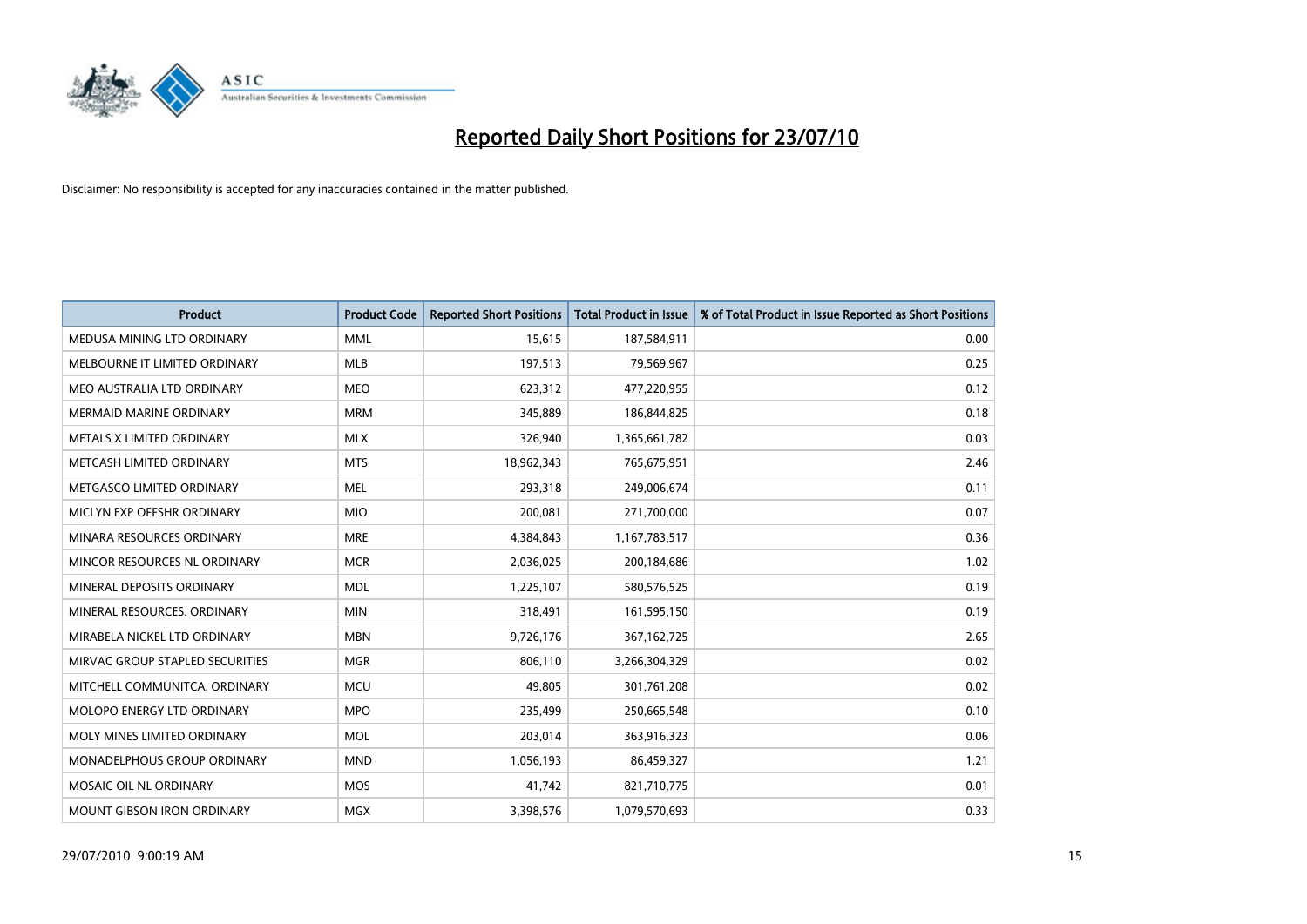

| <b>Product</b>                  | <b>Product Code</b> | <b>Reported Short Positions</b> | <b>Total Product in Issue</b> | % of Total Product in Issue Reported as Short Positions |
|---------------------------------|---------------------|---------------------------------|-------------------------------|---------------------------------------------------------|
| MURCHISON METALS LTD ORDINARY   | <b>MMX</b>          | 3,356,216                       | 435,384,268                   | 0.75                                                    |
| MYER HOLDINGS LTD ORDINARY      | <b>MYR</b>          | 11,150,679                      | 581,517,884                   | 1.90                                                    |
| <b>MYSTATE LIMITED ORDINARY</b> | <b>MYS</b>          | 1,400                           | 67,411,055                    | 0.00                                                    |
| NATIONAL AUST. BANK ORDINARY    | <b>NAB</b>          | 13,032,494                      | 2,133,245,479                 | 0.61                                                    |
| NATURAL FUEL LIMITED ORDINARY   | <b>NFL</b>          |                                 | 506,612,127                   | 0.00                                                    |
| NAVITAS LIMITED ORDINARY        | <b>NVT</b>          | 1,471,669                       | 342,361,526                   | 0.43                                                    |
| NEPTUNE MARINE ORDINARY         | <b>NMS</b>          | 963,281                         | 429,842,672                   | 0.21                                                    |
| NEW HOPE CORPORATION ORDINARY   | <b>NHC</b>          | 374,505                         | 827,730,549                   | 0.04                                                    |
| NEWCREST MINING ORDINARY        | <b>NCM</b>          | 30,437,573                      | 483,499,363                   | 6.27                                                    |
| NEWS CORP A NON-VOTING CDI      | <b>NWSLV</b>        | 556,994                         | 1,824,471,392                 | 0.03                                                    |
| NEWS CORP B VOTING CDI          | <b>NWS</b>          | 7,442,220                       | 798,520,953                   | 0.92                                                    |
| NEXBIS LIMITED ORDINARY         | <b>NBS</b>          | 63,733                          | 498,972,940                   | 0.01                                                    |
| NEXUS ENERGY LIMITED ORDINARY   | <b>NXS</b>          | 10,281,792                      | 958,061,849                   | 1.07                                                    |
| NIB HOLDINGS LIMITED ORDINARY   | <b>NHF</b>          | 633,103                         | 495,431,427                   | 0.13                                                    |
| NICK SCALI LIMITED ORDINARY     | <b>NCK</b>          | 35,846                          | 81,000,000                    | 0.04                                                    |
| NIDO PETROLEUM ORDINARY         | <b>NDO</b>          | 6,633,131                       | 1,080,658,378                 | 0.61                                                    |
| NORTHERN CREST ORDINARY         | <b>NOC</b>          | 24,345                          | 116,074,781                   | 0.02                                                    |
| NORTHERN IRON LTD ORDINARY      | <b>NFE</b>          | 754,856                         | 292,204,786                   | 0.25                                                    |
| NRW HOLDINGS LIMITED ORDINARY   | <b>NWH</b>          | 388,326                         | 251,223,000                   | 0.15                                                    |
| NUFARM LIMITED ORDINARY         | <b>NUF</b>          | 2,348,731                       | 261,775,731                   | 0.91                                                    |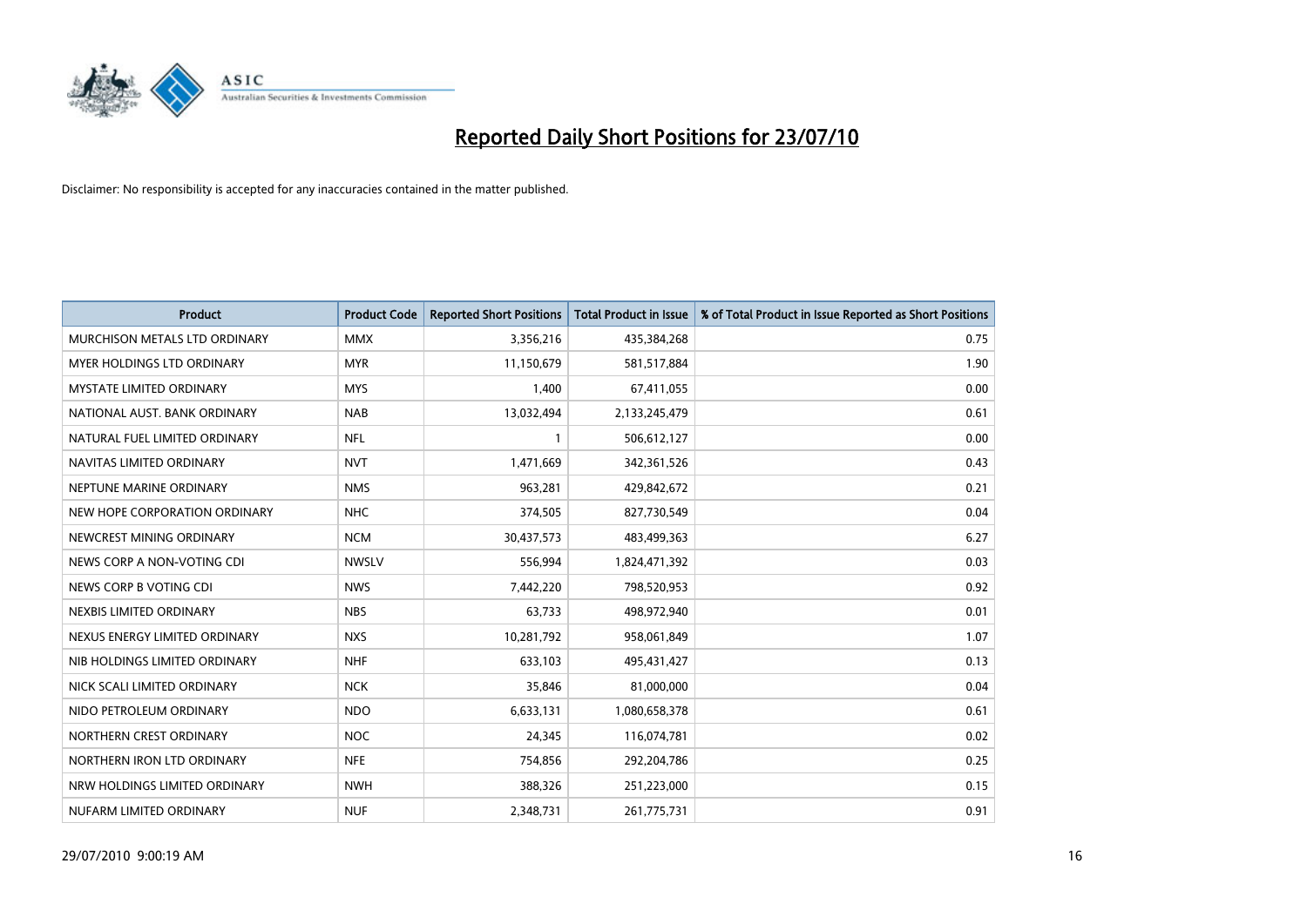

| <b>Product</b>                        | <b>Product Code</b> | <b>Reported Short Positions</b> | Total Product in Issue | % of Total Product in Issue Reported as Short Positions |
|---------------------------------------|---------------------|---------------------------------|------------------------|---------------------------------------------------------|
| NUPLEX INDUSTRIES ORDINARY            | <b>NPX</b>          | 17,152                          | 192,232,926            | 0.01                                                    |
| OAKTON LIMITED ORDINARY               | <b>OKN</b>          | 522,867                         | 91,987,235             | 0.56                                                    |
| OCEANAGOLD CORP. CHESS DEPOSITARY INT | <b>OGC</b>          | 344,846                         | 228,198,170            | 0.16                                                    |
| OCEANIA CAPITAL LTD ORDINARY          | <b>OCP</b>          | 2,500                           | 91,921,295             | 0.00                                                    |
| OIL SEARCH LTD ORDINARY               | OSH                 | 6,716,125                       | 1,308,279,222          | 0.48                                                    |
| OM HOLDINGS LIMITED ORDINARY          | <b>OMH</b>          | 371,800                         | 498,485,150            | 0.06                                                    |
| <b>ONESTEEL LIMITED ORDINARY</b>      | OST                 | 3,144,078                       | 1,331,583,166          | 0.23                                                    |
| ORICA LIMITED ORDINARY                | ORI                 | 1,915,553                       | 362,100,430            | 0.51                                                    |
| ORIGIN ENERGY ORDINARY                | <b>ORG</b>          | 2,992,350                       | 880,668,872            | 0.33                                                    |
| OTTO ENERGY LIMITED ORDINARY          | <b>OEL</b>          | 109,204                         | 1,134,540,071          | 0.01                                                    |
| OZ MINERALS ORDINARY                  | OZL                 | 65,727,309                      | 3,121,339,730          | 2.09                                                    |
| <b>PACIFIC BRANDS ORDINARY</b>        | <b>PBG</b>          | 5,094,631                       | 931,386,248            | 0.55                                                    |
| PALADIN ENERGY LTD ORDINARY           | <b>PDN</b>          | 19,567,827                      | 717,142,802            | 2.75                                                    |
| PAN PACIFIC PETROL. ORDINARY          | PPP                 | 21,527                          | 588,612,110            | 0.00                                                    |
| PANAUST LIMITED ORDINARY              | <b>PNA</b>          | 4,525,950                       | 2,953,925,939          | 0.15                                                    |
| PANORAMIC RESOURCES ORDINARY          | PAN                 | 81,294                          | 205,262,842            | 0.03                                                    |
| PAPERLINX LIMITED ORDINARY            | <b>PPX</b>          | 17,218,623                      | 603,580,761            | 2.84                                                    |
| PATTIES FOODS LTD ORDINARY            | PFL                 |                                 | 138,908,853            | 0.00                                                    |
| PEET LIMITED ORDINARY                 | <b>PPC</b>          | 398,416                         | 300,681,486            | 0.13                                                    |
| PENINSULA MINERALS ORDINARY           | <b>PEN</b>          | 5,000                           | 1,628,249,898          | 0.00                                                    |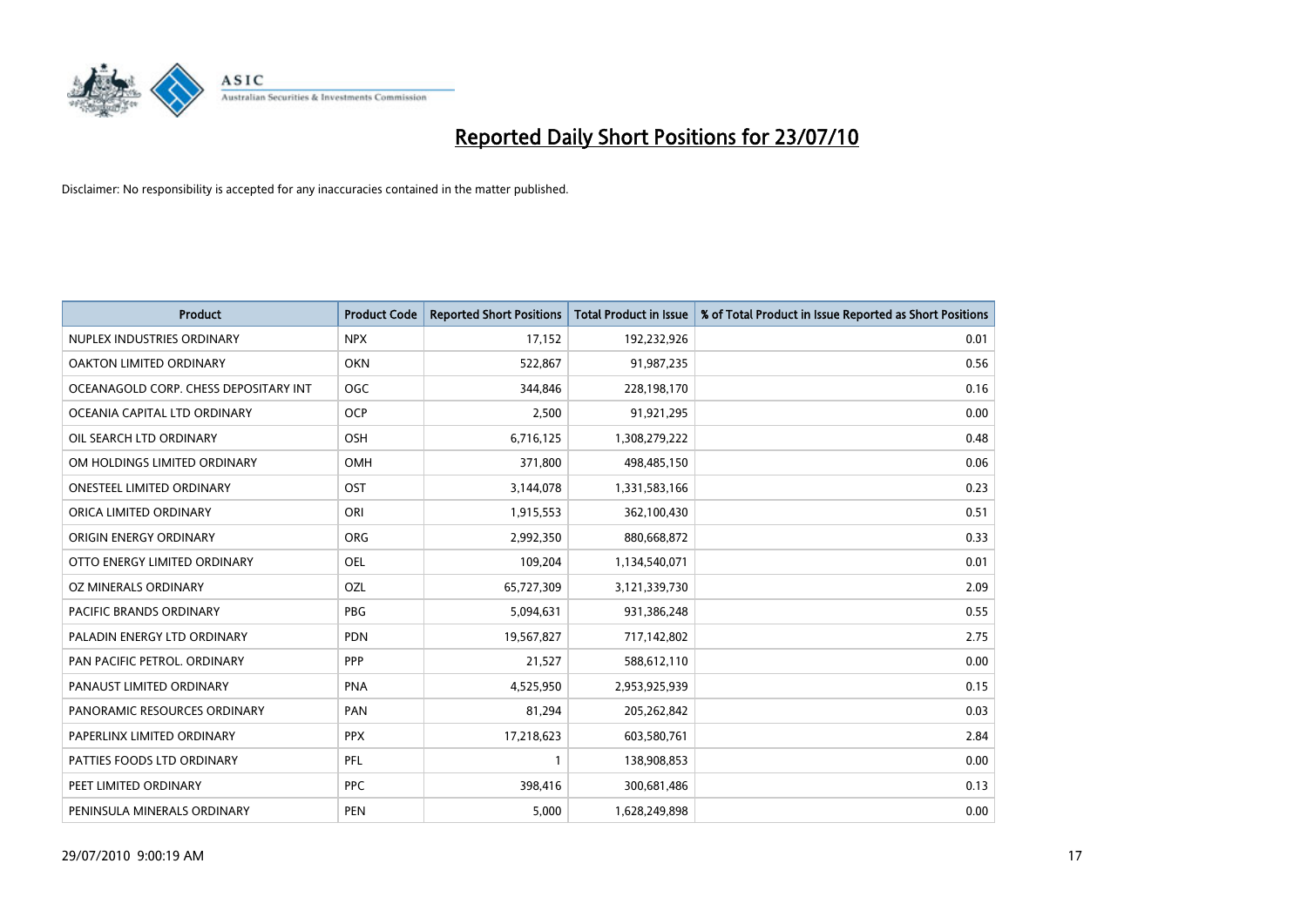

| <b>Product</b>                       | <b>Product Code</b> | <b>Reported Short Positions</b> | Total Product in Issue | % of Total Product in Issue Reported as Short Positions |
|--------------------------------------|---------------------|---------------------------------|------------------------|---------------------------------------------------------|
| PERILYA LIMITED ORDINARY             | PEM                 | 530,202                         | 526,075,563            | 0.10                                                    |
| PERPETUAL LIMITED ORDINARY           | PPT                 | 2,184,519                       | 43,417,478             | 5.07                                                    |
| PERSEUS MINING LTD ORDINARY          | PRU                 | 98,250                          | 419,232,088            | 0.02                                                    |
| PETSEC ENERGY ORDINARY               | PSA                 | 223,332                         | 231,283,622            | 0.10                                                    |
| PHARMAXIS LTD ORDINARY               | <b>PXS</b>          | 1,343,048                       | 225,410,234            | 0.60                                                    |
| PHOTON GROUP LTD ORDINARY            | PGA                 | 965,265                         | 187,440,645            | 0.51                                                    |
| PIKE RIVER COAL ORDINARY             | <b>PRC</b>          | 376,320                         | 404,971,067            | 0.09                                                    |
| PLATINUM ASSET ORDINARY              | <b>PTM</b>          | 2,946,098                       | 561,347,878            | 0.51                                                    |
| PLATINUM AUSTRALIA ORDINARY          | <b>PLA</b>          | 6,825,200                       | 321,130,521            | 2.12                                                    |
| PLATINUM CAPITAL LTD ORDINARY        | <b>PMC</b>          |                                 | 162,258,814            | 0.00                                                    |
| PMP LIMITED ORDINARY                 | <b>PMP</b>          | 1,301,740                       | 335,348,483            | 0.39                                                    |
| PORT BOUVARD LIMITED ORDINARY        | PBD                 | 6,754                           | 593,868,294            | 0.00                                                    |
| PREMIER INVESTMENTS ORDINARY         | <b>PMV</b>          | 62,761                          | 155,030,045            | 0.03                                                    |
| PRIMARY HEALTH CARE ORDINARY         | PRY                 | 6,327,368                       | 491,428,342            | 1.28                                                    |
| PRIME INFR GROUP. STAPLED SECURITIES | PIH                 | 1,391,571                       | 351,776,795            | 0.38                                                    |
| PRIME MEDIA GRP LTD ORDINARY         | <b>PRT</b>          | 2                               | 366,330,303            | 0.00                                                    |
| PRIMEAG AUSTRALIA ORDINARY           | PAG                 | 365,861                         | 150,569,976            | 0.24                                                    |
| PROGEN PHARMACEUTIC ORDINARY         | PGL                 | 151,596                         | 24,709,097             | 0.61                                                    |
| PROGRAMMED ORDINARY                  | <b>PRG</b>          | 285,042                         | 118,169,908            | 0.24                                                    |
| PSIVIDA CORP CDI 1:1                 | <b>PVA</b>          | 6,878                           | 7,849,757              | 0.09                                                    |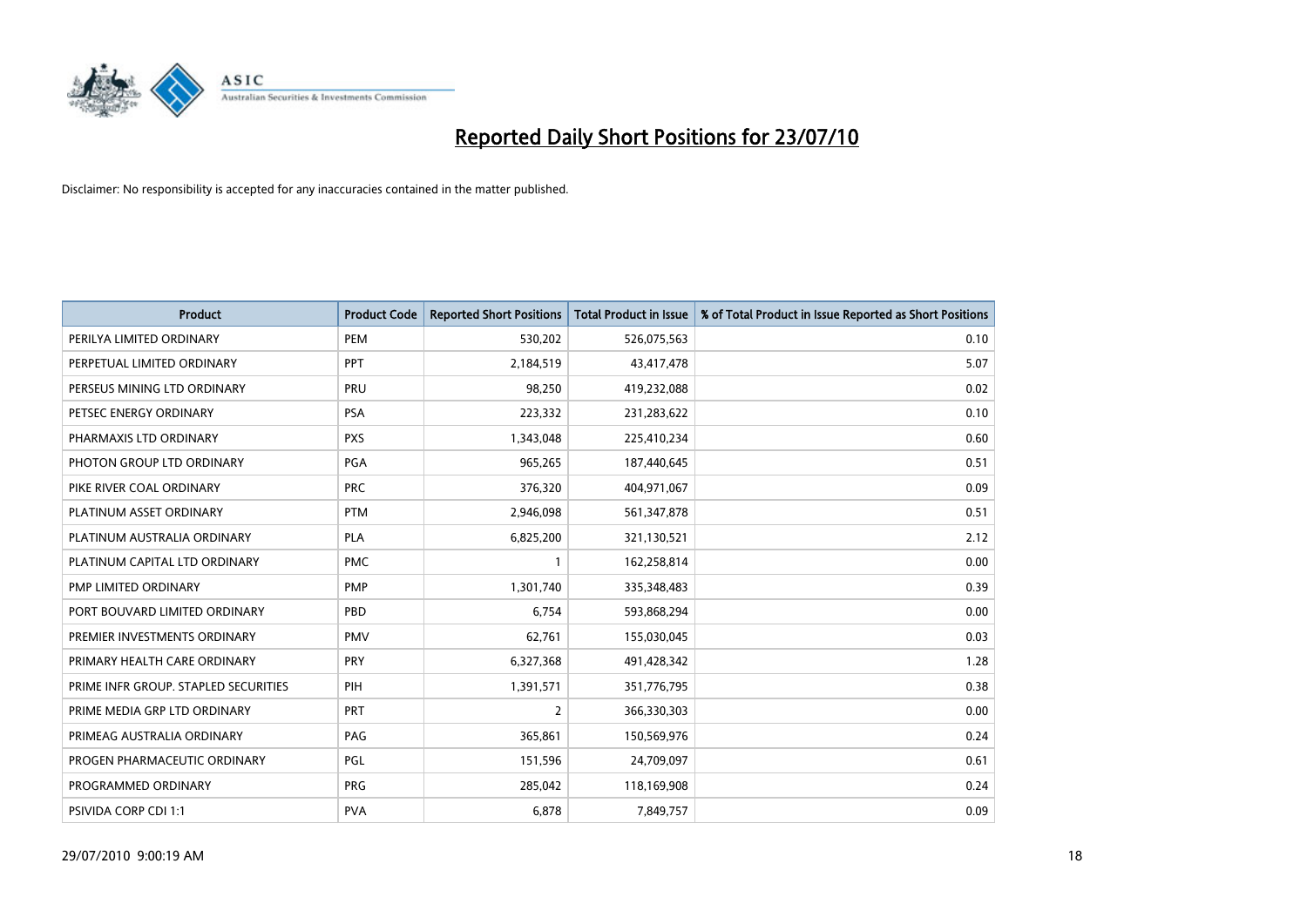

| <b>Product</b>                      | <b>Product Code</b> | <b>Reported Short Positions</b> | <b>Total Product in Issue</b> | % of Total Product in Issue Reported as Short Positions |
|-------------------------------------|---------------------|---------------------------------|-------------------------------|---------------------------------------------------------|
| <b>QANTAS AIRWAYS ORDINARY</b>      | QAN                 | 3,269,114                       | 2,265,123,620                 | 0.14                                                    |
| <b>OBE INSURANCE GROUP ORDINARY</b> | OBE                 | 15,628,982                      | 1,035,064,820                 | 1.51                                                    |
| RAMELIUS RESOURCES ORDINARY         | <b>RMS</b>          | 12,533                          | 291,200,265                   | 0.00                                                    |
| RAMSAY HEALTH CARE ORDINARY         | <b>RHC</b>          | 2,088,458                       | 202,081,252                   | 1.03                                                    |
| RANGE RESOURCES LTD ORDINARY        | <b>RRS</b>          | 1,100,000                       | 1,052,019,983                 | 0.10                                                    |
| <b>RCR TOMLINSON ORDINARY</b>       | <b>RCR</b>          | 68.067                          | 131,860,172                   | 0.05                                                    |
| <b>RED FORK ENERGY ORDINARY</b>     | <b>RFE</b>          | 7,696                           | 139,535,000                   | 0.01                                                    |
| REDFLEX HOLDINGS ORDINARY           | <b>RDF</b>          | 26,791                          | 110,010,757                   | 0.02                                                    |
| REECE AUSTRALIA LTD. ORDINARY       | <b>REH</b>          | 7,525                           | 99,600,000                    | 0.01                                                    |
| <b>REED RESOURCES LTD ORDINARY</b>  | <b>RDR</b>          | 268,205                         | 177,271,768                   | 0.15                                                    |
| <b>REGIS RESOURCES ORDINARY</b>     | <b>RRL</b>          | 112,117                         | 401,284,125                   | 0.02                                                    |
| RESMED INC CDI 10:1                 | <b>RMD</b>          | 898,973                         | 772,670,160                   | 0.11                                                    |
| <b>RESOLUTE MINING ORDINARY</b>     | <b>RSG</b>          | 426,543                         | 392,586,434                   | 0.11                                                    |
| <b>RESOURCE GENERATION ORDINARY</b> | <b>RES</b>          | 157,911                         | 164,412,477                   | 0.10                                                    |
| REVERSE CORP LIMITED ORDINARY       | <b>REF</b>          | 25,141                          | 92,382,175                    | 0.03                                                    |
| <b>REY RESOURCES LTD ORDINARY</b>   | <b>REY</b>          | 46,470,970                      | 258,639,445                   | 17.97                                                   |
| <b>RHG LIMITED ORDINARY</b>         | <b>RHG</b>          | 13,020                          | 317,910,688                   | 0.00                                                    |
| RIDLEY CORPORATION ORDINARY         | <b>RIC</b>          | 170,584                         | 307,817,071                   | 0.06                                                    |
| RIO TINTO LIMITED ORDINARY          | <b>RIO</b>          | 13,216,589                      | 606,831,240                   | 2.17                                                    |
| RIVERCITY MOTORWAY STAPLED          | <b>RCY</b>          | 3,742,254                       | 957,010,115                   | 0.38                                                    |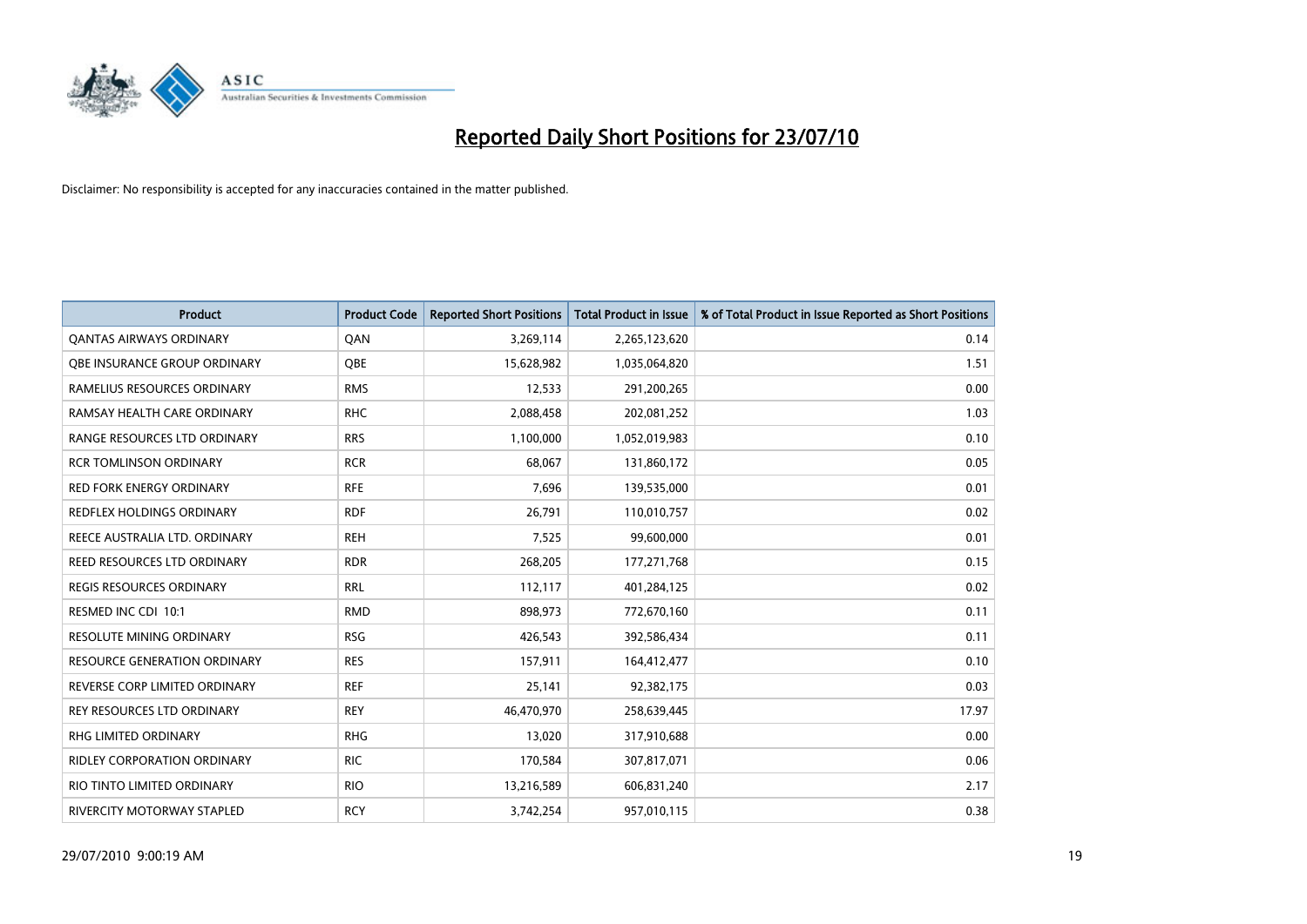

| <b>Product</b>                           | <b>Product Code</b> | <b>Reported Short Positions</b> | <b>Total Product in Issue</b> | % of Total Product in Issue Reported as Short Positions |
|------------------------------------------|---------------------|---------------------------------|-------------------------------|---------------------------------------------------------|
| RIVERSDALE MINING ORDINARY               | <b>RIV</b>          | 835,665                         | 200,118,524                   | 0.38                                                    |
| ROC OIL COMPANY ORDINARY                 | <b>ROC</b>          | 1,057,424                       | 713,154,560                   | 0.15                                                    |
| <b>RURALCO HOLDINGS ORDINARY</b>         | <b>RHL</b>          | 6,863                           | 55,019,284                    | 0.01                                                    |
| SAI GLOBAL LIMITED ORDINARY              | SAI                 | 31,984                          | 159,602,639                   | 0.01                                                    |
| SALMAT LIMITED ORDINARY                  | <b>SLM</b>          | 99,115                          | 159,131,983                   | 0.06                                                    |
| SANDFIRE RESOURCES ORDINARY              | <b>SFR</b>          | 114,006                         | 131,084,760                   | 0.08                                                    |
| <b>SANTOS LTD ORDINARY</b>               | <b>STO</b>          | 4,260,379                       | 832,568,323                   | 0.51                                                    |
| SEDGMAN LIMITED ORDINARY                 | <b>SDM</b>          | 154,380                         | 205,986,681                   | 0.07                                                    |
| SEEK LIMITED ORDINARY                    | <b>SEK</b>          | 4,551,019                       | 336,584,488                   | 1.34                                                    |
| SENETAS CORPORATION ORDINARY             | <b>SEN</b>          | 756,999                         | 461,522,263                   | 0.16                                                    |
| SERVCORP LIMITED ORDINARY                | SRV                 | 713,976                         | 98,440,807                    | 0.72                                                    |
| SERVICE STREAM ORDINARY                  | <b>SSM</b>          | 344,663                         | 283,418,867                   | 0.12                                                    |
| SEVEN GROUP HOLDINGS ORDINARY            | <b>SVW</b>          | 509,008                         | 305,410,281                   | 0.16                                                    |
| SIGMA PHARMACEUTICAL ORDINARY            | SIP                 | 10,942,845                      | 1,178,626,572                 | 0.91                                                    |
| SILEX SYSTEMS ORDINARY                   | <b>SLX</b>          | 232,737                         | 149,296,747                   | 0.16                                                    |
| SILVER LAKE RESOURCE ORDINARY            | <b>SLR</b>          | 143,933                         | 178,757,838                   | 0.09                                                    |
| SIMS METAL MGMT LTD ORDINARY             | SGM                 | 1,884,590                       | 203,891,295                   | 0.91                                                    |
| SINGAPORE TELECOMM. CHESS DEPOSITARY INT | SGT                 | 5,072,844                       | 440,346,022                   | 1.17                                                    |
| SKILLED GROUP LTD ORDINARY               | <b>SKE</b>          | 190,113                         | 190,738,408                   | 0.10                                                    |
| SKY CITY ENTERTAIN. ORDINARY             | <b>SKC</b>          | 7,318,848                       | 575,114,687                   | 1.27                                                    |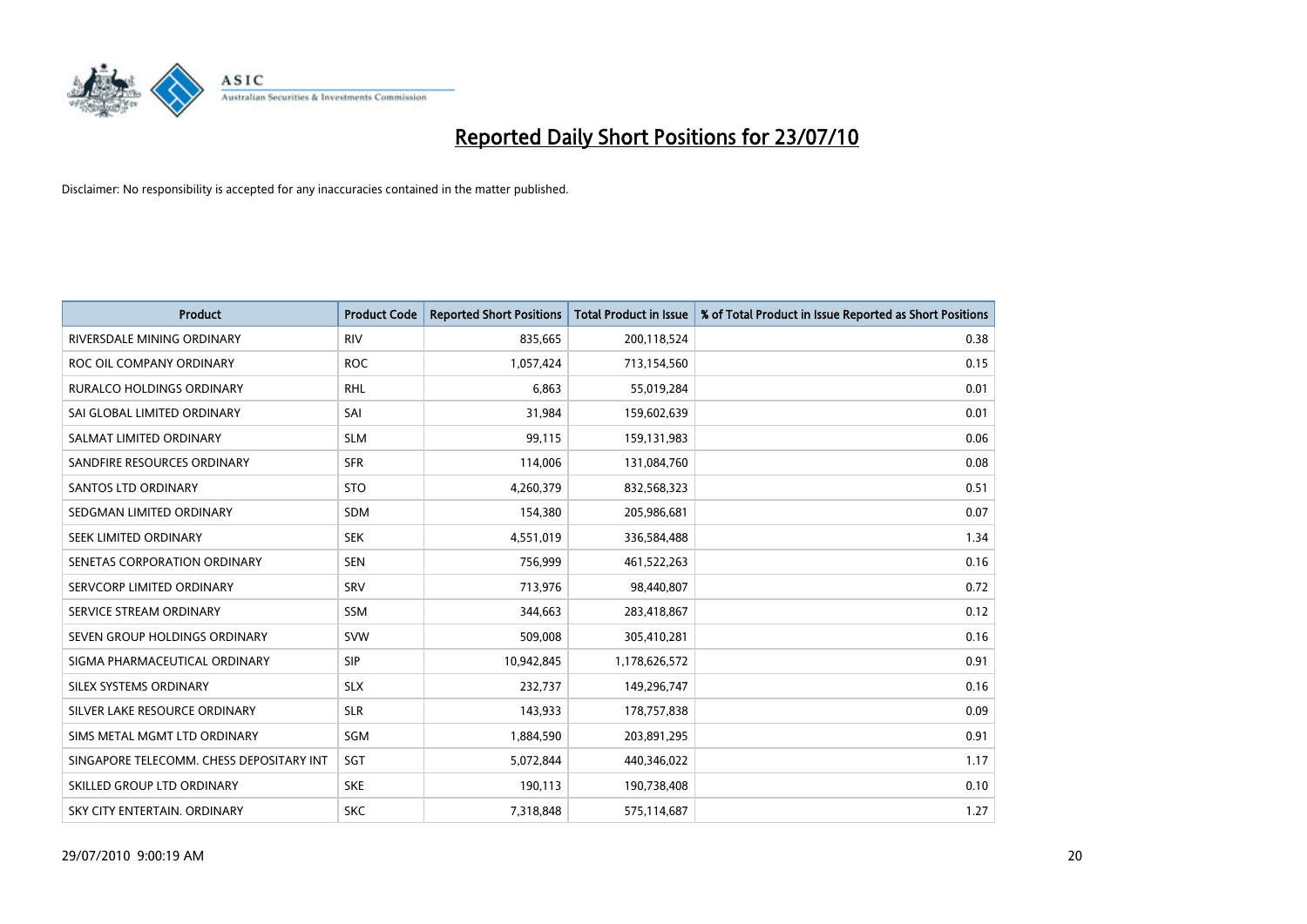

| <b>Product</b>                          | <b>Product Code</b> | <b>Reported Short Positions</b> | <b>Total Product in Issue</b> | % of Total Product in Issue Reported as Short Positions |
|-----------------------------------------|---------------------|---------------------------------|-------------------------------|---------------------------------------------------------|
| <b>SKY NETWORK ORDINARY</b>             | <b>SKT</b>          | 648.650                         | 389,139,785                   | 0.17                                                    |
| SMS MANAGEMENT. ORDINARY                | <b>SMX</b>          | 3,381                           | 66,781,500                    | 0.01                                                    |
| SONIC HEALTHCARE ORDINARY               | <b>SHL</b>          | 2,474,628                       | 388,429,875                   | 0.64                                                    |
| SOUL PATTINSON (W.H) ORDINARY           | SOL                 | 11,842                          | 238,640,580                   | 0.00                                                    |
| SP AUSNET STAPLED SECURITIES            | SPN                 | 3,473,733                       | 2,748,353,504                 | 0.12                                                    |
| SPARK INFRASTRUCTURE STAPLED SECURITIES | SKI                 | 2,793,549                       | 1,031,911,394                 | 0.27                                                    |
| SPDR 200 FUND ETF UNITS                 | STW                 | 9,008                           | 57,528,081                    | 0.02                                                    |
| SPECIALTY FASHION ORDINARY              | <b>SFH</b>          | 1,697,270                       | 190,964,693                   | 0.89                                                    |
| SPHERE MINERALS LTD ORDINARY            | <b>SPH</b>          | 75,000                          | 171,348,151                   | 0.04                                                    |
| SPOTLESS GROUP LTD ORDINARY             | <b>SPT</b>          | 1,055,235                       | 259,309,656                   | 0.41                                                    |
| ST BARBARA LIMITED ORDINARY             | <b>SBM</b>          | 35,252,861                      | 1,953,168,407                 | 1.81                                                    |
| STAGING CONNECTIONS ORDINARY            | <b>STG</b>          | 2,917,189                       | 783,175,134                   | 0.37                                                    |
| STH AMERICAN COR LTD ORDINARY           | SAY                 | 9,200                           | 206,832,027                   | 0.00                                                    |
| STHN CROSS MEDIA ORDINARY               | SXL                 | 142,371                         | 378,827,750                   | 0.04                                                    |
| STOCKLAND UNITS/ORD STAPLED             | SGP                 | 9,997,915                       | 2,383,036,717                 | 0.40                                                    |
| STRAITS RESOURCES ORDINARY              | SRL                 | 5,675,044                       | 255,203,613                   | 2.22                                                    |
| STW COMMUNICATIONS ORDINARY             | SGN                 | 92,779                          | 364,310,964                   | 0.02                                                    |
| SUNCORP-METWAY, ORDINARY                | <b>SUN</b>          | 7,595,492                       | 1,281,390,524                 | 0.57                                                    |
| SUNDANCE RESOURCES ORDINARY             | <b>SDL</b>          | 18,692,425                      | 2,709,995,932                 | 0.67                                                    |
| SUNLAND GROUP LTD ORDINARY              | <b>SDG</b>          | 76,476                          | 251,107,692                   | 0.03                                                    |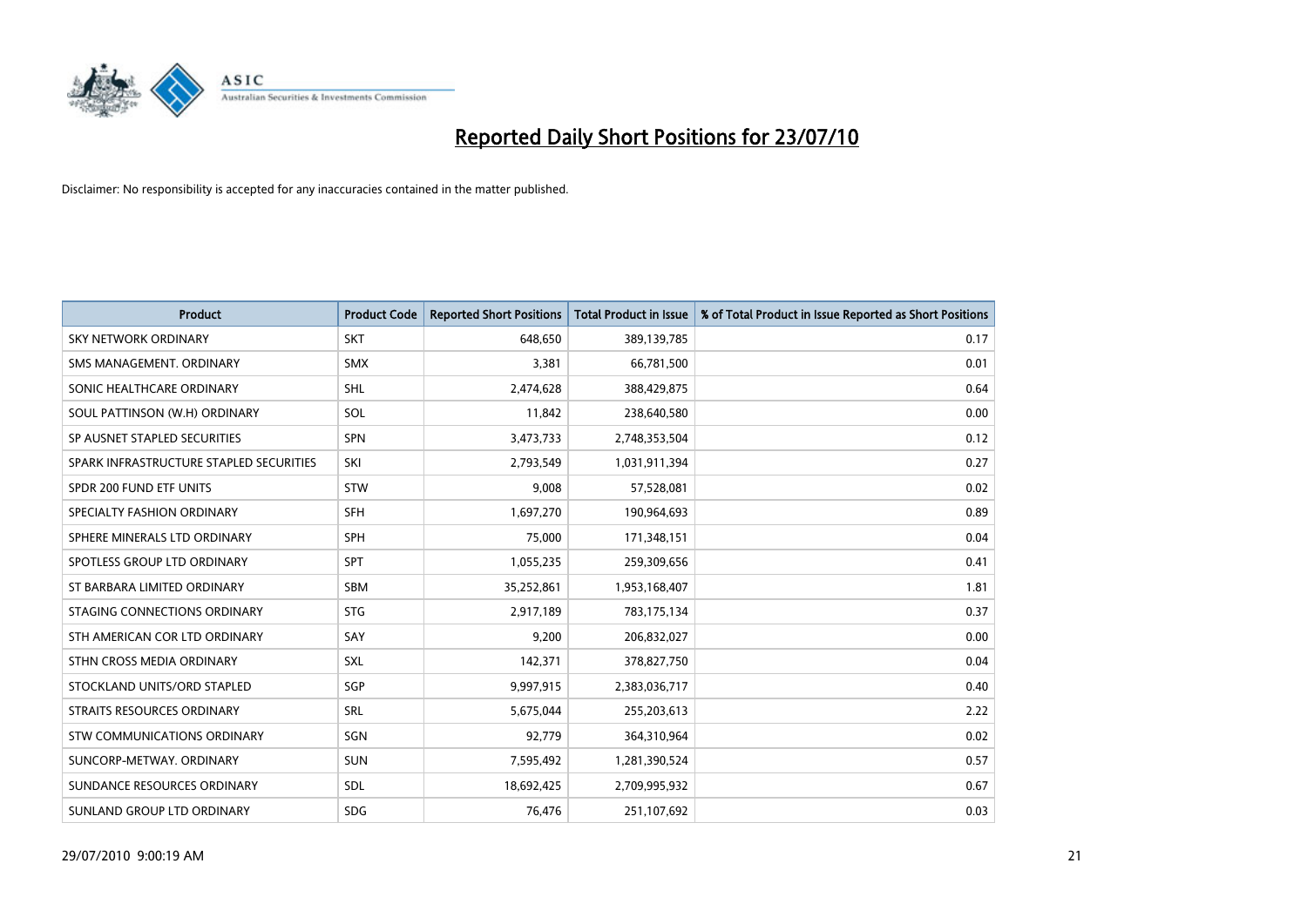

| <b>Product</b>                      | <b>Product Code</b> | <b>Reported Short Positions</b> | Total Product in Issue | % of Total Product in Issue Reported as Short Positions |
|-------------------------------------|---------------------|---------------------------------|------------------------|---------------------------------------------------------|
| SUPER CHEAP AUTO GRP ORDINARY       | <b>SUL</b>          | 393,497                         | 127,532,302            | 0.31                                                    |
| SWICK MINING ORDINARY               | <b>SWK</b>          | 1,548                           | 236,724,970            | 0.00                                                    |
| SYMEX HOLDINGS ORDINARY             | <b>SYM</b>          | 6.633                           | 125,037,628            | 0.01                                                    |
| TABCORP HOLDINGS LTD ORDINARY       | <b>TAH</b>          | 5,203,366                       | 612,625,759            | 0.85                                                    |
| <b>TALENT2 INTERNATION ORDINARY</b> | <b>TWO</b>          | $\overline{7}$                  | 140,567,607            | 0.00                                                    |
| TAP OIL LIMITED ORDINARY            | <b>TAP</b>          | 15,702                          | 156,485,921            | 0.01                                                    |
| TASSAL GROUP LIMITED ORDINARY       | <b>TGR</b>          | 3,397,544                       | 144,197,882            | 2.34                                                    |
| TATTS GROUP LTD ORDINARY            | <b>TTS</b>          | 8,196,334                       | 1,281,937,479          | 0.64                                                    |
| <b>TECHNOLOGY ONE ORDINARY</b>      | <b>TNE</b>          | 579                             | 300, 303, 455          | 0.00                                                    |
| TELECOM CORPORATION ORDINARY        | <b>TEL</b>          | 41,823,437                      | 1,920,694,831          | 2.16                                                    |
| TELSTRA CORPORATION. ORDINARY       | <b>TLS</b>          | 69,679,806                      | 12,443,074,357         | 0.56                                                    |
| TEN NETWORK HOLDINGS ORDINARY       | <b>TEN</b>          | 5,046,090                       | 1,045,236,720          | 0.48                                                    |
| TFS CORPORATION LTD ORDINARY        | <b>TFC</b>          | 98,929                          | 227,360,909            | 0.04                                                    |
| THAKRAL HOLDINGS GRP ORDINARY/UNIT  | <b>THG</b>          | 167,947                         | 584,645,014            | 0.03                                                    |
| THE REJECT SHOP ORDINARY            | <b>TRS</b>          | 13,953                          | 26,033,570             | 0.05                                                    |
| THOR MINING PLC CHESS DEPOSITARY    | <b>THR</b>          | 2,307                           | 133,236,757            | 0.00                                                    |
| THORN GROUP LIMITED ORDINARY        | <b>TGA</b>          | 2,360                           | 129,441,655            | 0.00                                                    |
| TIMBERCORP LIMITED ORDINARY         | <b>TIM</b>          | 2,753,045                       | 352,071,429            | 0.78                                                    |
| <b>TISHMAN SPEYER UNITS</b>         | <b>TSO</b>          | 73,171                          | 338,440,904            | 0.01                                                    |
| TNG LIMITED ORDINARY                | <b>TNG</b>          | 4,321                           | 258,055,076            | 0.00                                                    |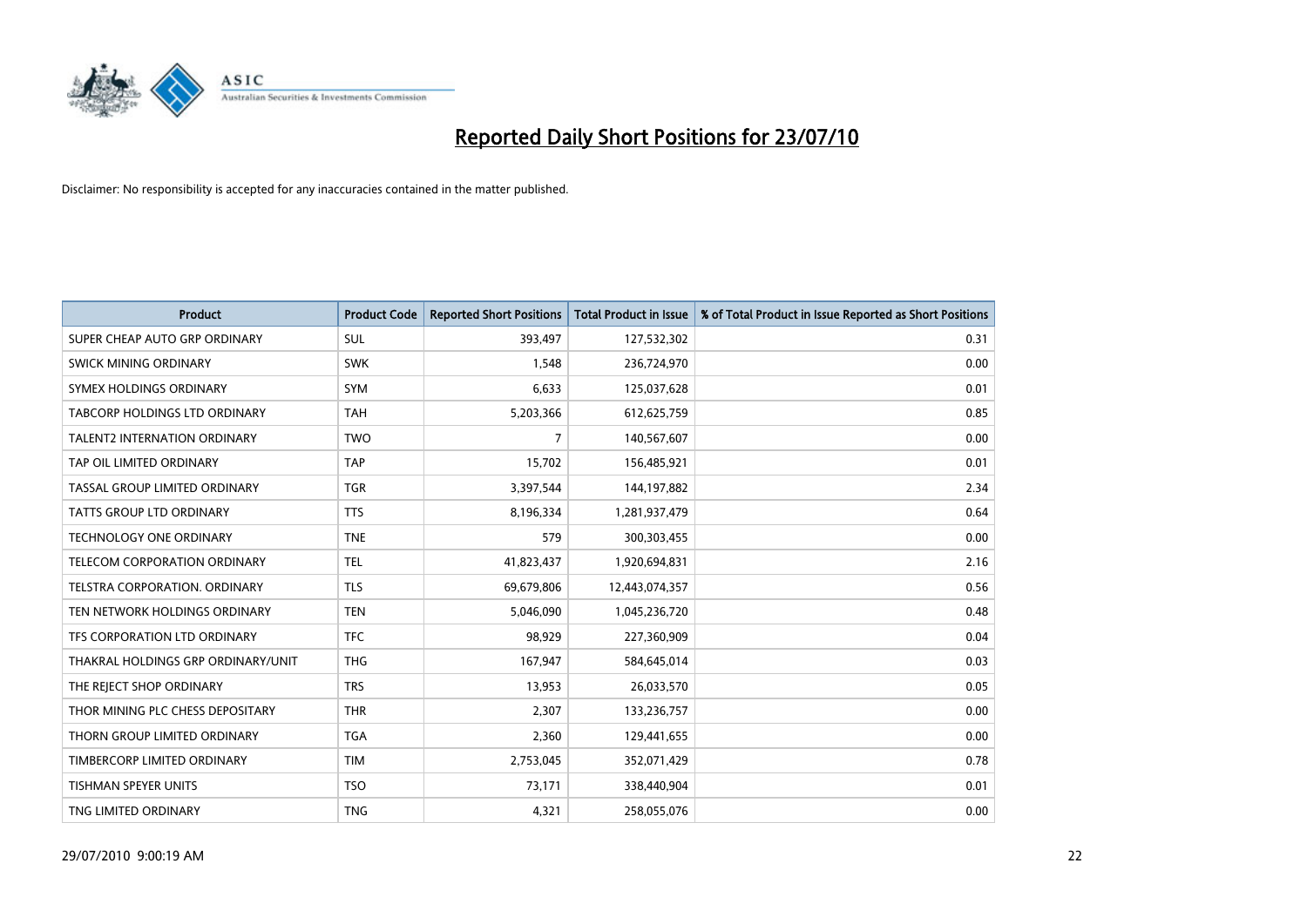

| <b>Product</b>                            | <b>Product Code</b> | <b>Reported Short Positions</b> | Total Product in Issue | % of Total Product in Issue Reported as Short Positions |
|-------------------------------------------|---------------------|---------------------------------|------------------------|---------------------------------------------------------|
| TOLL HOLDINGS LTD ORDINARY                | <b>TOL</b>          | 9,697,157                       | 702,867,609            | 1.34                                                    |
| TORO ENERGY LIMITED ORDINARY              | <b>TOE</b>          | 35,404                          | 964,936,676            | 0.00                                                    |
| <b>TOWER AUSTRALIA ORDINARY</b>           | <b>TAL</b>          | 3,450,099                       | 415,928,881            | 0.81                                                    |
| TOWER LIMITED ORDINARY                    | <b>TWR</b>          | 733,509                         | 260,631,787            | 0.28                                                    |
| <b>TOX FREE SOLUTIONS ORDINARY</b>        | <b>TOX</b>          | 92,797                          | 91,661,500             | 0.09                                                    |
| TPG TELECOM LIMITED ORDINARY              | <b>TPM</b>          | 276,671                         | 767,849,104            | 0.03                                                    |
| TRANSFIELD SERV INFR STAPLED SECURITIES   | <b>TSI</b>          | 407,094                         | 432,184,488            | 0.09                                                    |
| <b>TRANSFIELD SERVICES ORDINARY</b>       | <b>TSE</b>          | 23,623                          | 414,278,904            | 0.01                                                    |
| TRANSPACIFIC INDUST. ORDINARY             | <b>TPI</b>          | 11,450,764                      | 960,638,735            | 1.18                                                    |
| TRANSURBAN GROUP TRIPLE STAPLED SEC.      | <b>TCL</b>          | 7,076,491                       | 1,414,667,986          | 0.48                                                    |
| TRINITY GROUP STAPLED SECURITIES          | <b>TCQ</b>          | 3,419                           | 231,701,539            | 0.00                                                    |
| TROY RESOURCES NL ORDINARY                | <b>TRY</b>          | 93,650                          | 87,474,323             | 0.11                                                    |
| UGL LIMITED ORDINARY                      | UGL                 | 4,580,845                       | 165,928,705            | 2.75                                                    |
| UNILIFE CORPORATION CDI 6:1               | <b>UNS</b>          | 39,119                          | 238,135,980            | 0.02                                                    |
| UXC LIMITED ORDINARY                      | <b>UXC</b>          | 1,051,174                       | 295,643,019            | 0.35                                                    |
| VALAD PROPERTY GROUP STAPLED US PROHIBIT. | <b>VPG</b>          | 4,454,285                       | 2,287,682,926          | 0.20                                                    |
| <b>VDM GROUP LIMITED ORDINARY</b>         | <b>VMG</b>          | 11,116                          | 195,613,088            | 0.01                                                    |
| VENTURE MINERALS ORDINARY                 | <b>VMS</b>          | 6,500                           | 168, 163, 334          | 0.00                                                    |
| <b>VILLAGE ROADSHOW LTD ORDINARY</b>      | <b>VRL</b>          | 682                             | 114,217,649            | 0.00                                                    |
| VILLAGE ROADSHOW LTD 'A' CLASS PREFERENCE | <b>VRLPA</b>        | 48,121                          | 52,235,451             | 0.09                                                    |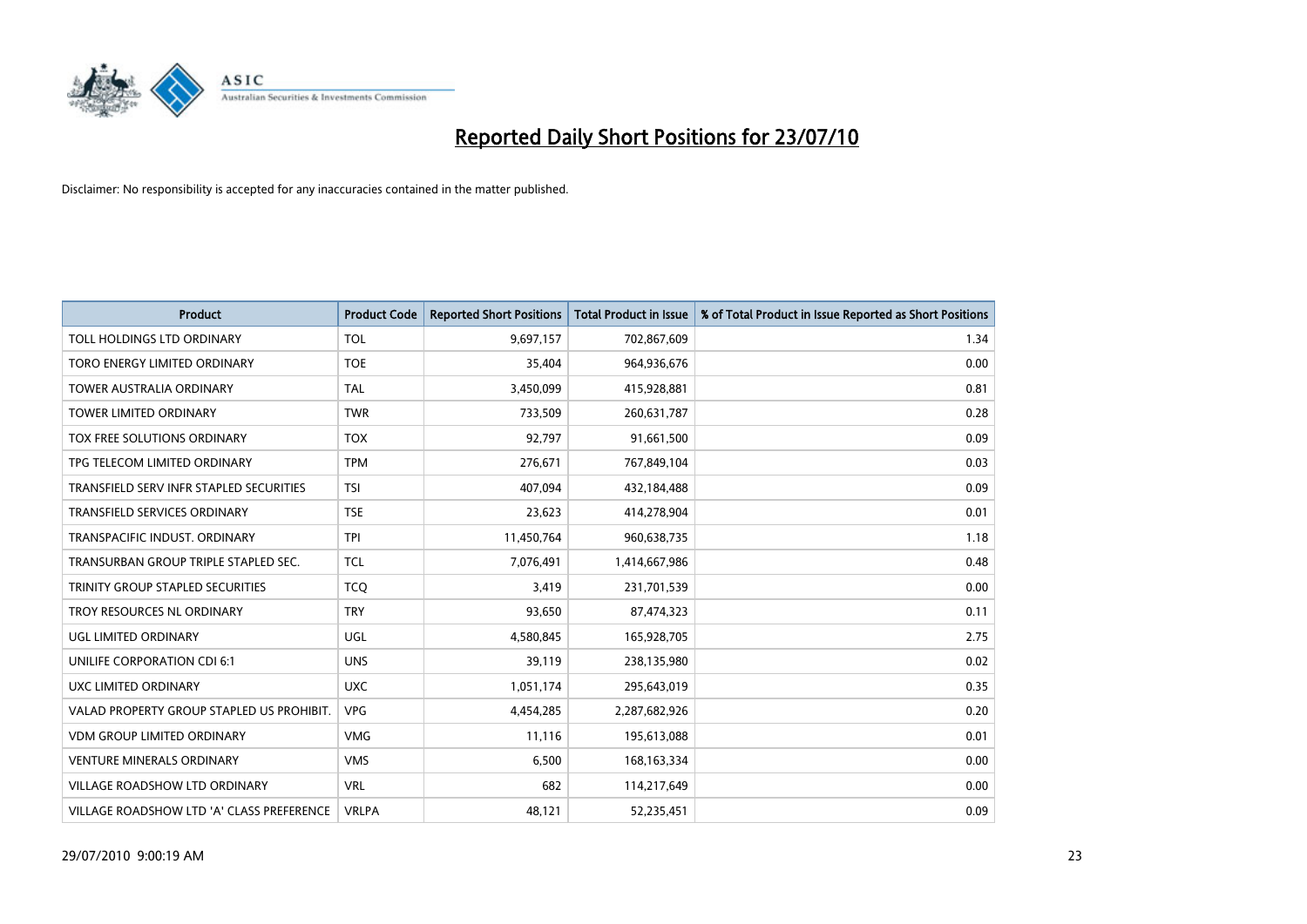

| <b>Product</b>                         | <b>Product Code</b> | <b>Reported Short Positions</b> | Total Product in Issue | % of Total Product in Issue Reported as Short Positions |
|----------------------------------------|---------------------|---------------------------------|------------------------|---------------------------------------------------------|
| <b>VIRGIN BLUE HOLDINGS ORDINARY</b>   | <b>VBA</b>          | 16,840,101                      | 2,209,126,568          | 0.77                                                    |
| VISION GROUP HLDGS ORDINARY            | <b>VGH</b>          | 78,000                          | 72,671,765             | 0.11                                                    |
| <b>VITA GROUP LTD ORDINARY</b>         | <b>VTG</b>          | 75.190                          | 141,247,800            | 0.05                                                    |
| VITERRA INC CDI 1:1                    | <b>VTA</b>          | 2,103                           | 68,629,939             | 0.00                                                    |
| <b>WAREHOUSE GROUP ORDINARY</b>        | <b>WHS</b>          | 327,527                         | 311,195,868            | 0.11                                                    |
| <b>WATPAC LIMITED ORDINARY</b>         | <b>WTP</b>          | 51,736                          | 181,326,206            | 0.02                                                    |
| <b>WDS LIMITED ORDINARY</b>            | <b>WDS</b>          | 63,084                          | 143,107,458            | 0.04                                                    |
| WEBIET LIMITED ORDINARY                | <b>WEB</b>          | 90,868                          | 76,861,278             | 0.12                                                    |
| <b>WESFARMERS LIMITED ORDINARY</b>     | <b>WES</b>          | 18,496,602                      | 1,005,167,663          | 1.82                                                    |
| WESFARMERS LIMITED PARTIALLY PROTECTED | <b>WESN</b>         | 3,710,500                       | 151,904,499            | 2.44                                                    |
| WEST AUSTRALIAN NEWS ORDINARY          | <b>WAN</b>          | 6,076,799                       | 216,011,546            | 2.82                                                    |
| WESTERN AREAS NL ORDINARY              | <b>WSA</b>          | 6,233,124                       | 179,735,899            | 3.46                                                    |
| WESTERN DESERT RES. ORDINARY           | <b>WDR</b>          | 948                             | 134,511,656            | 0.00                                                    |
| WESTFIELD GROUP ORD/UNIT STAPLED SEC   | <b>WDC</b>          | 14,952,513                      | 2,307,773,663          | 0.64                                                    |
| <b>WESTPAC BANKING CORP ORDINARY</b>   | <b>WBC</b>          | 16,487,439                      | 2,989,104,006          | 0.51                                                    |
| WHITE ENERGY COMPANY ORDINARY          | <b>WEC</b>          | 5,491,543                       | 236,766,184            | 2.31                                                    |
| WHITEHAVEN COAL ORDINARY               | <b>WHC</b>          | 1,468,401                       | 493,650,070            | 0.31                                                    |
| WHK GROUP LIMITED ORDINARY             | <b>WHG</b>          | 101,472                         | 264,254,166            | 0.04                                                    |
| WINDIMURRA VANADIUM ORDINARY           | <b>WVL</b>          | 163,685                         | 154,278,674            | 0.11                                                    |
| WOODSIDE PETROLEUM ORDINARY            | <b>WPL</b>          | 2,519,899                       | 780,136,909            | 0.32                                                    |